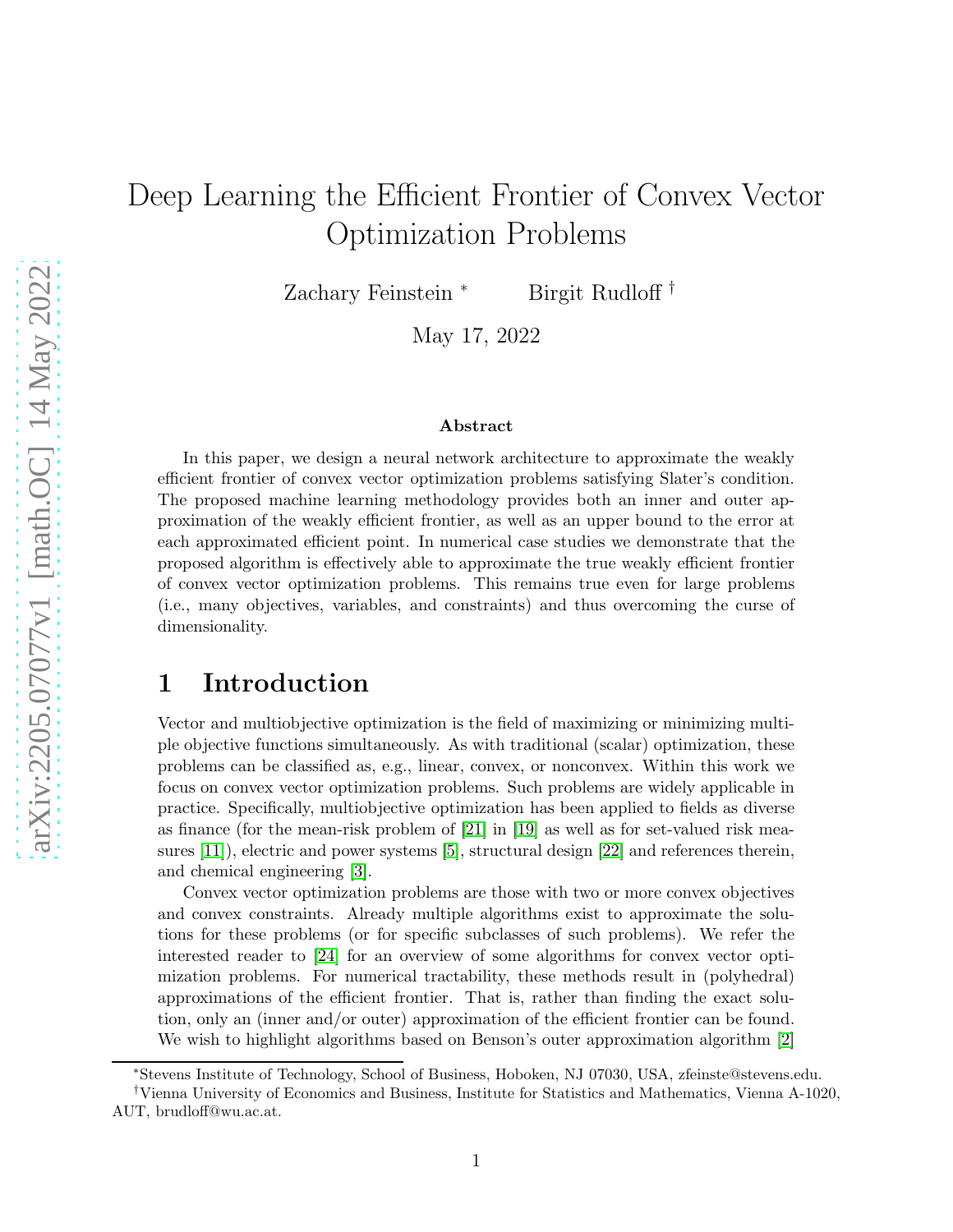for linear vector optimization problems, that have been generalized to the convex case in [\[8,](#page-25-4) [20,](#page-26-4) [7,](#page-25-5) [15\]](#page-26-5). While powerful, these algorithms suffer from curse of dimensionality as the computational complexity of such problems grows exponentially in the dimension of the problem as, e.g., the vertex enumeration subproblem is NP-hard [\[16\]](#page-26-6).

Within this work we construct a new approximation method for convex vector optimization problems using neural networks. The primary contributions and innovations of this work are two-fold.

- 1. We propose a machine learning methodology to (approximately) solve convex vector optimization problems by considering the weighted-sum scalarizations of the multiobjective problem. Due to the use of neural networks, the proposed algorithm can tractably be applied to large vector optimization problems. That is, we are able to overcome the curse of dimensionality in solving vector optimization problems.
- 2. By proposing two neural networks that are jointly trained, the proposed machine learning methodology provides both inner and outer approximations of the weakly efficient frontier of the relevant convex vector optimization problem. In constructing the algorithm in this way, we are able to quantify (an upper bound to) the error of these approximations at each point on the weakly efficient frontier. By having inner and outer approximations with a known error, this machine learning methodology can be applied in practice without the typical risks of machine learning – the uncertain approximation error.

The organization of this paper is as follows. In Section [2,](#page-1-0) the background, notation, and structure of both convex vector optimization problems and neural networks is provided. In Section [3,](#page-6-0) the proposed neural network architecture for approximating the weakly efficient frontier of a strictly convex vector optimization problem is provided. Specifically, a primal neural network is proposed in Section [3.1,](#page-6-1) a dual neural network is provided in Section [3.2,](#page-7-0) and the joint loss function for these neural networks is given in Section [3.3.](#page-8-0) Then, in Section [4,](#page-9-0) inner and outer approximations of the upper image of the problem are constructed from these neural networks. Within this section, we additionally provide a function which provides an upper bound to the errors for the inner approximation at each point on the weakly efficient frontier. We implement the proposed machine learning approach for three strictly convex optimization problems in Section [5.](#page-11-0) We use these problems both to validate the proposed approach and to demonstrate its applicability to large-scale problems thus overcoming the curse of dimensionality. Finally, in Section [6,](#page-16-0) we extend the machine learning framework of Section [3](#page-6-0) to allow for convex, but not strictly convex, vector optimization problems. This is demonstrated on two small problems – a linear vector optimization problem and the mean-risk portfolio optimization problem – that permit simple visualizations.

# <span id="page-1-0"></span>2 Background

Within this section, we provide the background material necessary for this work. First, in Section [2.1,](#page-2-0) the vector optimization setting that is considered throughout this work is presented along with basic definitions and results. Second, in Section [2.2,](#page-4-0) some background on neural networks and their usage for approximating, i.e. learning, a target function, are given.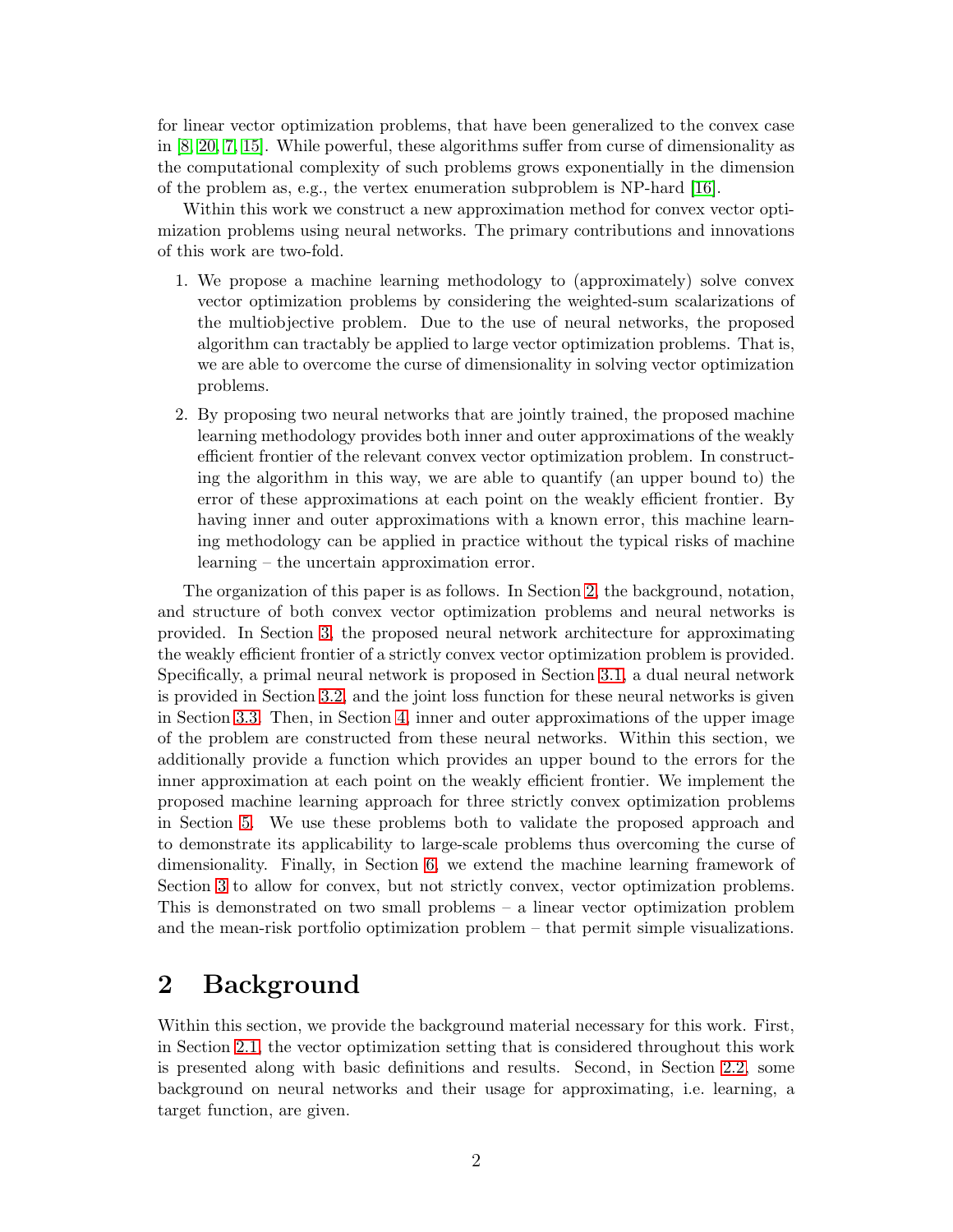### <span id="page-2-0"></span>2.1 Vector optimization problems

Consider a decision maker attempting to simultaneously minimize  $P$  objective functions  $f_i: \mathbb{X} \to \mathbb{R}$  for  $i = 1, ..., P$  over the set of decisions  $\mathbb{X} \subseteq \mathbb{R}^N$ . Throughout, we assume that the decision space  $\mathbb{X} \neq \emptyset$  is nonempty and that the ordering cone in the objective space is  $\mathbb{R}_+^P$ . To simplify notation, we denote  $f(x) := (f_1(x), ..., f_P(x))^\top$  for any  $x \in \mathbb{X}$ . That is, throughout this work we consider a vector optimization problem (VOP) of the form

<span id="page-2-1"></span>
$$
\min\{f(x) \mid x \in \mathbb{X}\}.\tag{1}
$$

Before continuing to the main results of this work, we provide some basic definitions and results on vector optimization. We refer the interested reader to, e.g., [\[14\]](#page-25-6) for more details on these problems and definitions. We denote by  $f[\mathbb{X}] = \{f(x) | x \in \mathbb{X}\}\$ the image of the feasible set.

**Definition 2.1.** The VOP [\(1\)](#page-2-1) is **bounded** if there exists some  $y \in \mathbb{R}^P$  such that  $f[\mathbb{X}] \subseteq \{y\} + \mathbb{R}_{+}^{P}.$ 

Definition 2.2. Consider the VOP [\(1\)](#page-2-1).  $x^* \in \mathbb{X}$  is a (weak) minimizer if  $f(x^*)$  –  $f(x) \in \mathbb{R}_+^P$  for some  $x \in \mathbb{X}$  implies  $f(x) = f(x^*)$  (resp.  $f(x^*) - f(x) \notin \mathbb{R}_{++}^P$  for every  $x \in \mathbb{X}$ ). The set of (weak) minimizers is denoted by  $\mathcal{X}^* \subseteq \mathbb{X}$  (resp.  $\mathcal{X} \subseteq \mathbb{X}$ ). The (weak) efficient frontier is given by  $f[\mathcal{X}^*] := \{f(x^*) | x^* \in \mathcal{X}^*\}$  (resp.  $f[\mathcal{X}]$ ). The upper image is provided by  $\mathcal{P} := \text{cl}(f[\mathcal{X}] + \mathbb{R}_+^P)$ .

Within this work we are specifically interested in problems with feasible space

<span id="page-2-2"></span>
$$
\mathbb{X} := \{ x \in \mathbb{R}^N \mid g(x) \in -\mathbb{R}_+^M \} \tag{2}
$$

for  $g: \mathbb{R}^N \to \mathbb{R}^M$ . In particular, we are interested in *convex* vector optimization problems (CVOP), i.e., problems of the form

$$
\min\{f(x) \mid g_j(x) \le 0, \ j = 1, ..., M\} \tag{P}
$$

such that  $f_i, g_j$  are convex functions for every  $i = 1, ..., P$  and  $j = 1, ..., M$ .

It is well known that (weak) minimizers of [\(P\)](#page-2-2) are related to solutions of the weighted-sum scalarization problem.

<span id="page-2-5"></span>Proposition 2.3. Consider the convex vector optimization problem  $(P)$ .

1.  $x^*$  is a weak minimizer if and only if there exists some  $w \in \mathcal{W} := \{w \in$  $\mathbb{R}^P_+$  |  $\mathbf{1}^\top w = 1$ }, where we denote  $\mathbf{1} := (1, 1, ..., 1)^\top \in \mathbb{R}^P$ , such that  $x^*$  solves the weighted-sum scalarization problem

<span id="page-2-3"></span>
$$
\min \Big\{ \sum_{i=1}^{P} w_i f_i(x) \mid g_j(x) \le 0, \ j = 1, ..., M \Big\}.
$$
 (wP)

2.  $x^*$  is a minimizer if it solves the weighted-sum scalarization problem [\(wP\)](#page-2-3) for some  $w \in \mathcal{W} \cap \mathbb{R}_{++}^P$ .

Proof. The first statement follows from Corollary 5.29 of [\[14\]](#page-25-6). The second statement follows from Theorem 5.18(b) of [\[14\]](#page-25-6). □

<span id="page-2-4"></span>Assumption 2.4. Throughout this work we will make the following assumptions: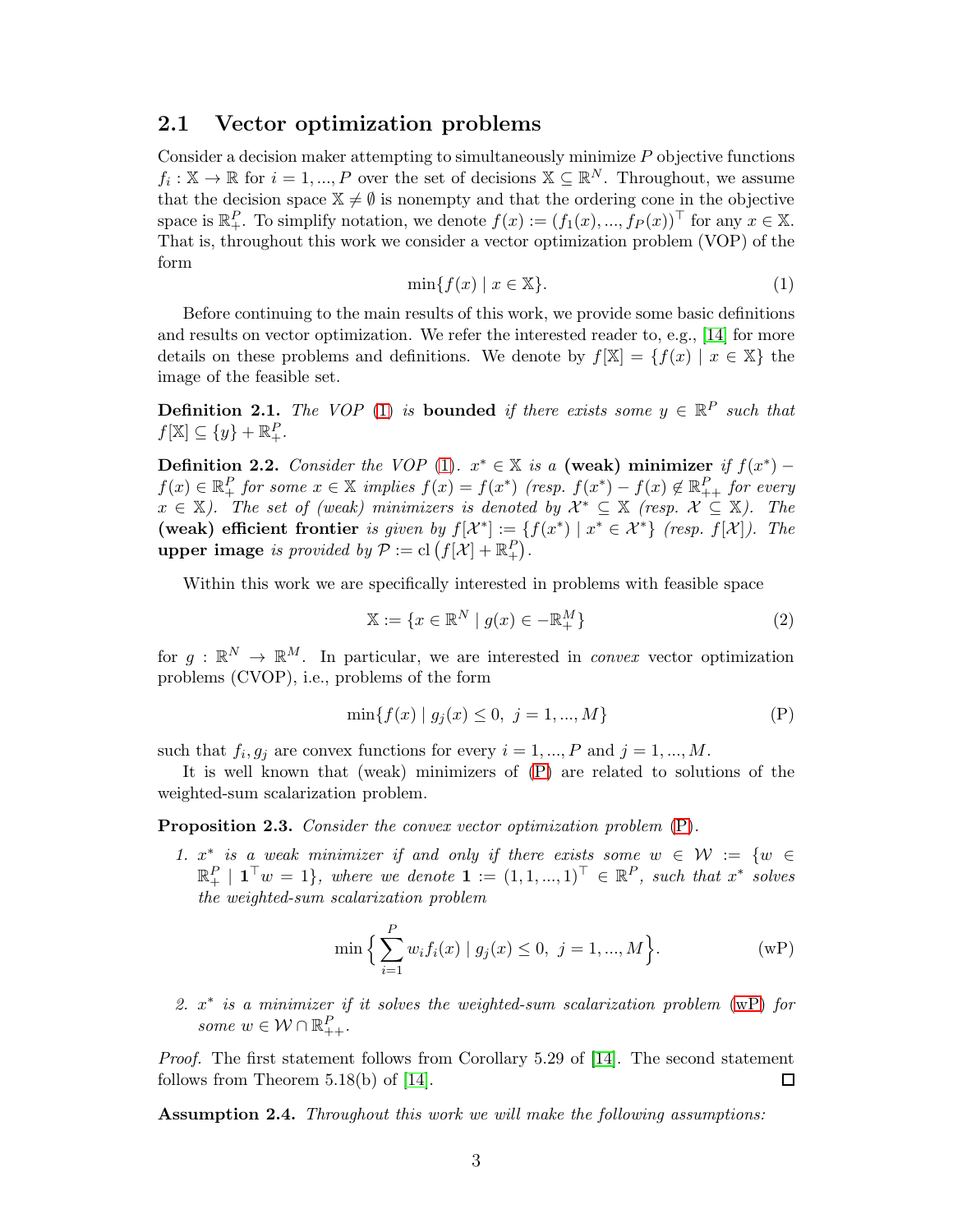- $f_i$  are strictly convex and continuously differentiable;
- $g_j$  are convex and continuously differentiable;
- $\bullet$  [\(P\)](#page-2-2) is bounded:
- Slater's condition holds, i.e., there exists some  $\bar{x} \in \mathbb{R}^N$  such that  $g_j(\bar{x}) < 0$  for every  $i = 1, ..., M$ .

<span id="page-3-3"></span><span id="page-3-0"></span>Remark 2.5. Let us remark on some possible relaxations of these assumptions.

- 1. Note that the strict convexity of the objective functions  $f_i$  as encoded in Assumption [2.4](#page-2-4) could be relaxed for all results presented within this work so long as the weighted-sum scalarization problem [\(wP\)](#page-2-3) is strictly convex for all scalarizations  $w \in \mathcal{W}$  of interest. This will be used in the example presented in Section [5.3.](#page-15-0) It will also prove useful in Section [6](#page-16-0) to allow for general convex, but not strictly convex, objective functions  $f_i$  by augmenting the problem with an additional strictly convex objective function. This augmentation ensures that the new objective has strictly convex scalarizations for all  $w \in \mathcal{W}$  of interest.
- <span id="page-3-1"></span>2. As presented above, we focus solely on inequality constrained CVOPs within this work. We wish to note that linear equality constraints can be introduced within this setting as well. Consider the CVOP

$$
\min\{f(\hat{x}) \mid g_j(\hat{x}) \le 0, \ j = 1, ..., M, \ A\hat{x} = b\}
$$

for  $A \in \mathbb{R}^{O \times N}$  and  $b \in \mathbb{R}^O$ . Without loss of generality, we will assume A is of full rank. Let  $A_{\perp} \in \mathbb{R}^{N \times (N-O)}$  provide a basis for the null space of A; that is,  $AA_{\perp}z = 0$  for any  $z \in \mathbb{R}^{N-O}$ . Furthermore, let  $\tilde{x} \in \mathbb{R}^N$  define a particular solution of the linear constraints, i.e,  $A\tilde{x} = b$ . The equality constrained CVOP can then be reformulated in the form [\(P\)](#page-2-2) as

$$
\min\{f(A_{\perp}x + \tilde{x}) \mid g_j(A_{\perp}x + \tilde{x}) \le 0, \ j = 1, ..., M\}
$$

with  $N - O$  variables. Provided this reformulated problem satisfies [2.4,](#page-2-4) the methodology considered within this work can be applied directly to this reformulation. This will be used in the examples considered in Sections [5.3](#page-15-0) and [6.](#page-16-0)

3. Herein we take the ordering cone  $\mathbb{R}^P_+$ . All results can be considered in which the minimization is taken with respect to an ordering cone  $C \subseteq \mathbb{R}^p$  with nonempty interior instead. The only modification necessary is that the scalarizations are taken with respect to  $w \in C^+ := \{w \in \mathbb{R}^p \mid c^\top w \geq 0 \; \forall c \in C\}$  such that  $w^\top c = 1$ for some fixed element  $c \in \text{int } C$  provided the objective f is C-convex.

The weakly efficient frontier can be traced through considerations of  $w \in \mathcal{W} \mapsto$  $f(x^*(w))$  where  $x^*(w)$  is a solution to the scalarization problem [\(wP\)](#page-2-3) in Proposition [2.3](#page-2-5) for every  $w \in \mathcal{W}$ .

In addition to the primal scalarization problem [\(wP\)](#page-2-3) we will also consider its Lagrange dual problem. For that, consider the dual function  $d : \mathbb{R}^M \times \mathcal{W} \to \mathbb{R}$  defined by

<span id="page-3-2"></span>
$$
d(\lambda, w) := \inf_{x \in \mathbb{R}^N} \left[ \sum_{i=1}^P w_i f_i(x) + \sum_{j=1}^M \lambda_j g_j(x) \right].
$$
 (3)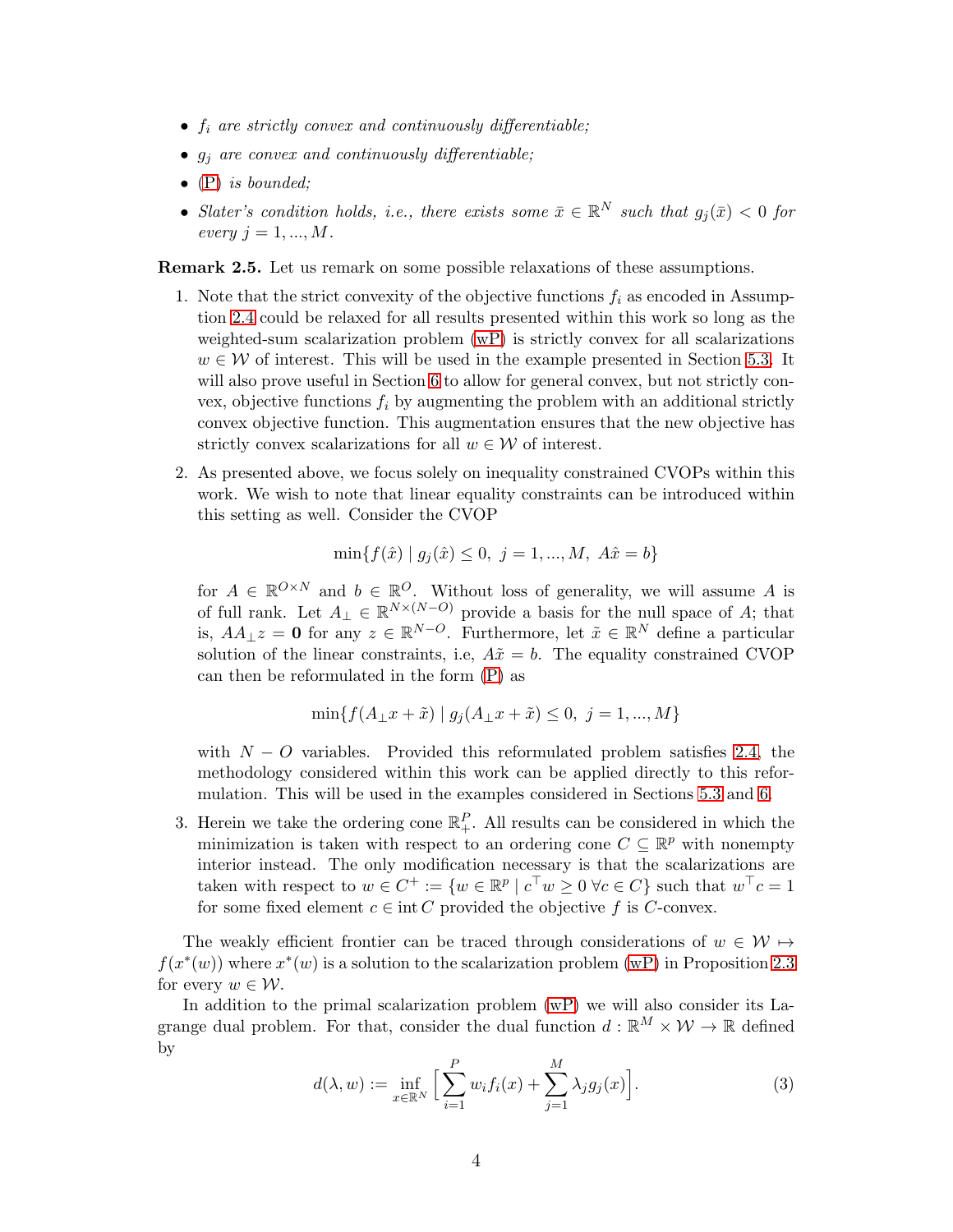The dual problem is then to maximize this dual function subject to the dual feasibility constraints, i.e.,

<span id="page-4-1"></span>
$$
\max\Big\{\inf_{x\in\mathbb{R}^N}\Big[\sum_{i=1}^P w_i f_i(x) + \sum_{j=1}^M \lambda_j g_j(x)\Big] \mid \lambda \in \mathbb{R}^M_+\Big\}.
$$
 (wD)

By Assumption [2.4,](#page-2-4) strong duality is satisfied for these scalar problems, i.e. the optimal values of [\(wP\)](#page-2-3) and [\(wD\)](#page-4-1) are equal, and a dual solution exists.

The method presented in this paper to approximate the weakly efficient frontier by machine learning methods will rely heavily on the following well-known KKT conditions. Note that the KKT conditions [\(4\)](#page-4-2)-[\(7\)](#page-4-3) below are the usual KKT conditions of the scalarization problem [\(wP\)](#page-2-3), but can also be obtained using the multiobjective KKT conditions for the CVOP [\(P\)](#page-2-2) directly (without the need to go through the scalarization first), see  $[10]$ .

<span id="page-4-6"></span>**Theorem 2.6.**  $(x^*(w), \lambda^*(w)) \in \mathbb{R}^N \times \mathbb{R}^M$  are a pair of primal  $(x^*(w))$  and dual  $(\lambda^*(w))$  solutions of the scalarization problems [\(wP\)](#page-2-3), respectively [\(wD\)](#page-4-1), w.r.t.  $w \in \mathcal{W}$ if and only if they jointly satisfy the following KKT conditions

<span id="page-4-2"></span>
$$
\mathbf{0} = Jf(x^*(w))^{\top} w + Jg(x^*(w))^{\top} \lambda^*(w) \tag{4}
$$

<span id="page-4-4"></span>
$$
\mathbf{0} \ge g(x^*(w))\tag{5}
$$

<span id="page-4-5"></span>
$$
\mathbf{0} \le \lambda^*(w) \tag{6}
$$

<span id="page-4-3"></span>
$$
0 = \lambda_i^*(w) g_i(x^*(w)) \quad i = 1, ..., m,
$$
\n(7)

where J denotes the Jacobian of the corresponding function.

Proof. Due to the assumption that Slater's condition holds (Assumption [2.4\)](#page-2-4), this result can be found in, e.g., [\[4,](#page-25-8) Chapter 5.5.3].  $\Box$ 

### <span id="page-4-0"></span>2.2 Neural networks

Consider, now, the task of approximating a function  $y^* : \mathcal{T} \to \mathbb{R}^m$  for some *compact* set of input variables  $\mathcal{T} \subseteq \mathbb{R}^n$ . Such an approximation problem is, fundamentally, a regression problem. Within this work, we will focus on feed-forward neural networks to regress the function y ∗ . These functions can be viewed as a multi-stage regression model. We refer the interested reader to, e.g., [\[13,](#page-25-9) Chapter 6] for more details on feed-forward neural networks.

**Definition 2.7.** An  $\ell$ -hidden layer **neural network** with  $h_l$  nodes in layer  $l \in$  ${0, 1, ..., \ell + 1}$  (such that  $h_0 := n$  and  $h_{\ell+1} := m$  for the input and output layers respectively) is a mapping  $y_{\ell+1} : \mathcal{T} \times \Theta \to \mathbb{R}^m$  that can be decomposed as

$$
y_l(t, \theta) := \Phi_l(\theta_{l,b} + \theta_{l,w} y_{l-1}(t, \theta)) \quad \forall l \in \{1, ..., \ell + 1\}
$$

with  $y_0(t, \theta) := t$  for activation functions  $\Phi_l : \mathbb{R}^{h_l} \to \mathbb{R}^{h_l}$  for every  $l = 1, ..., \ell + 1$ and parameter space  $\Theta \subseteq \{(\theta_{l,b}, \theta_{l,w})_{l=1}^{\ell+1} \mid \theta_{l,b} \in \mathbb{R}^{h_l}, \ \theta_{l,w} \in \mathbb{R}^{h_l \times h_{l-1}} \ \forall l=1,...,\ell+1\}.$ The parameter  $\theta_{l,b}$  is often called the **bias** and  $\theta_{l,w}$  is often called the **weights** of the  $l<sup>th</sup>$  hidden layer. Jointly, the number of hidden layers  $\ell$ , the number of nodes within each hidden layer  $h_l$  for  $l \in \{1, ..., \ell\}$ , the activation functions  $\Phi_l$  for  $l \in \{1, ..., \ell + 1\}$ , and the restrictions on the parameter space  $\Theta$  are called the **hyperparameters** of the neural network.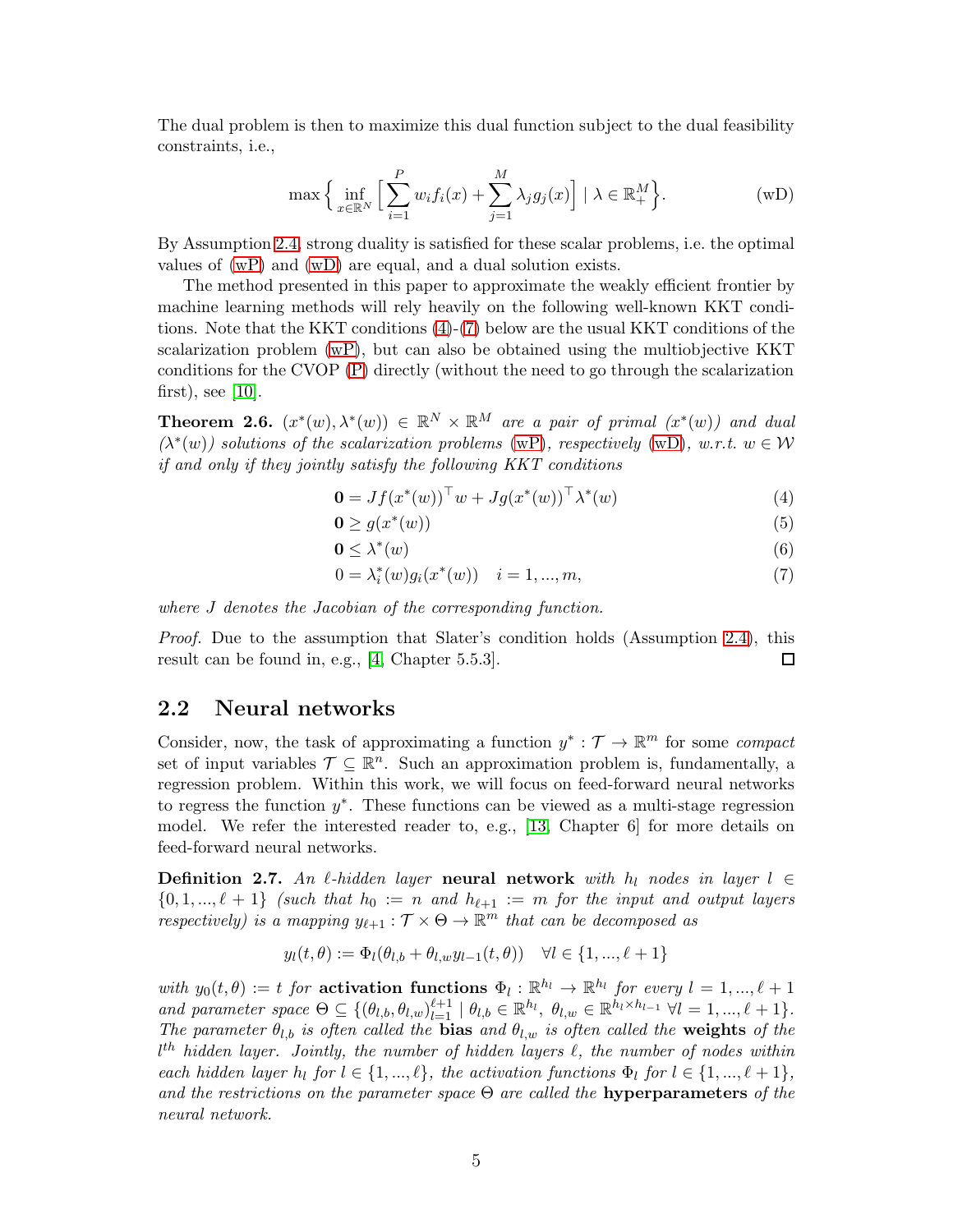**Remark 2.8.** The connection structure of a neural network in layer  $l$  is defined through the sparsity structure of the weights  $\theta_{l,w}$  imposed within the parameter space  $\Theta$ . A dense neural network, which we consider throughout the remainder of this work, is one in which  $\Theta = \{(\theta_{l,b}, \theta_{l,w})_{l=1}^{\ell+1} \mid \theta_{l,b} \in \mathbb{R}^{h_l}, \ \theta_{l,w} \in \mathbb{R}^{h_l \times h_{l-1}} \ \forall l = 1, ..., \ell+1\}.$ 

Before continuing, we wish to consider some common choices of activation functions used within the neural network literature.

<span id="page-5-0"></span>**Example 2.9.** Each of the following activation functions  $\phi : \mathbb{R} \to \mathbb{R}$  are often applied component-wise in practice (i.e., such that  $\Phi(\mathbf{z}) = (\phi(z_1), ..., \phi(z_k))^{\top}$  for  $\mathbf{z} \in \mathbb{R}^k$ ). Let  $z \in \mathbb{R}$  be arbitrary.

- 1. Linear: Consider the identity mapping  $\phi(z) := z$ . This activation function is often denoted as the linear activation function as applying it along with the bias and weights creates a linear regression within that layer of the neural network. Because the composition of linear functions is again linear, this activation function is typically only used for the output layer  $\ell + 1$  in practice.
- 2. Rectified linear unit [ReLU]: Consider the positive mapping  $\phi(z) := z^+$ . This activation function takes just the positive part of the input, setting all negative values to 0.
- 3. **Smooth ReLU**: Consider the mapping  $\phi(z) := \log(1 + \exp(z))$ . By construction, this activation function provides a positive value that limits to the identity mapping for positive inputs and 0 for negative inputs. However, unlike the ReLU activation function, this activation is smooth.
- 4. **Hyperbolic tangent**: Consider the mapping  $\phi(z) := \tanh(z)$ . This activation function provides an S-shaped curve that tempers extreme values as it limits to plus or negative 1 for positive of negative inputs respectively.

One fundamental reason for the prevalence of neural networks within the machine learning community is the so-called universal approximation theorem. This result says that for any continuous target function  $y^* : \mathcal{T} \to \mathbb{R}^m$ , there exists a single-layer  $(\ell = 1)$ neural network  $y: \mathcal{T} \to \mathbb{R}^m$  that can uniformly approximate  $y^*$ . This result has been expanded to deep neural networks ( $\ell \geq 2$ ) in, e.g., [\[17\]](#page-26-7).

<span id="page-5-1"></span>**Theorem 2.10.** [\[23,](#page-26-8) Theorem 3.1] Let  $y^*$  :  $\mathcal{T} \rightarrow \mathbb{R}^m$  be a continuous function with compact domain and  $\phi : \mathbb{R} \to \mathbb{R}$  be a continuous activation function (applied component-wise to vectors as in Example [2.9\)](#page-5-0). For every  $\epsilon > 0$  there exists a 1-layer neural network  $y: \mathcal{T} \times \Theta \to \mathbb{R}^m$  with  $h_1$  hidden nodes such that

$$
\sup_{t \in \mathcal{T}} \inf_{\theta \in \Theta} \|y^*(t) - y(t, \theta)\|_2 < \epsilon
$$

if and only if  $\phi$  is not a polynomial.

As noted within the statement of the universal approximation theorem (Theo-rem [2.10\)](#page-5-1), there only exists parameters  $\theta \in \Theta$  such that this approximation holds. To attempt to find these parameters, we undertake a training regiment. This is accomplished by minimizing some loss function  $y(\cdot, \theta) \mapsto L(y(\cdot, \theta)) \in \mathbb{R}_+$  over the neural network (inputted as the function  $t \mapsto y(t, \theta)$ ), i.e., we seek the parameters  $\theta^* \in \Theta$  such that

<span id="page-5-2"></span>
$$
\theta^* \in \underset{\theta \in \Theta}{\arg \min} L(y(\cdot, \theta)). \tag{8}
$$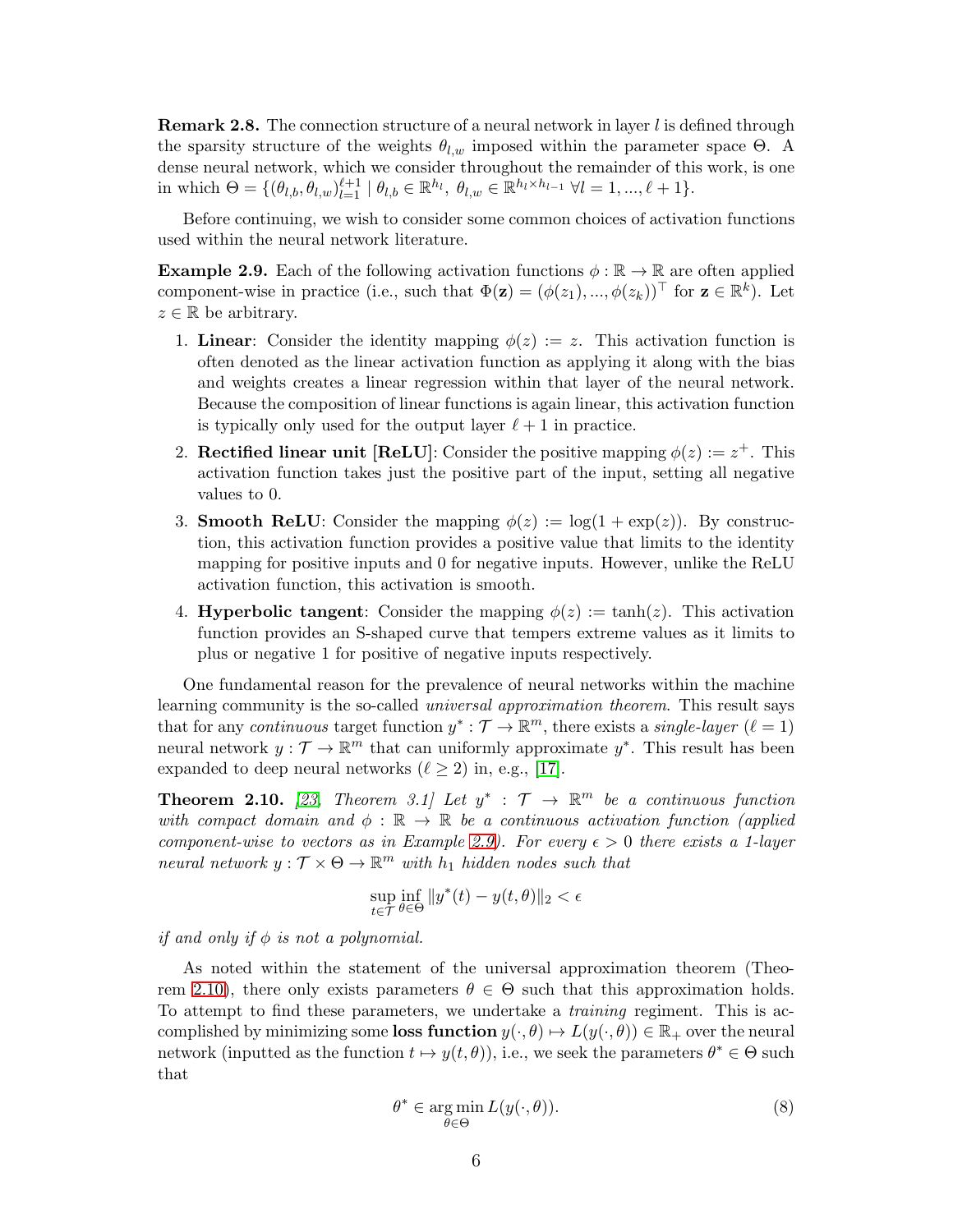However, this minimizing argument need not exist in general and, furthermore, this may be a nonconvex optimization problem; we remark on these issues further within Remark [2.11](#page-6-2) below. This process of minimizing the loss function is often called **train**ing the neural network and it is how the network learns. Typically the loss function is evaluated at some *finite* **training points**  $\{t_1, ..., t_K\} \subseteq \mathcal{T}$  so that it is defined via a decomposition  $L(y(\cdot,\theta)) := \sum_{k=1}^K \bar{L}(t_k, y(t_k, \theta))$  for some function  $\bar{L}: \mathcal{T} \times \mathbb{R}^m \to \mathbb{R}_+$ . The loss functions L and  $\overline{L}$  differ insofar as L takes the entire neural network as an input whereas  $\bar{L}$  only considers the value of the neural network at (pre-specified) training points. The loss  $L(t, y(t, \theta))$  can be thought of as a distance the neural network  $y(t, \theta)$ is from its target value  $y^*(t)$ . In particular, we use the convention that  $\bar{L}(t, y(t, \theta)) = 0$ if and only if  $y(t, \theta) = y^*(t)$ . This approach of decomposing the loss function over training points is the method we will use within Section [3.3.](#page-8-0)

<span id="page-6-2"></span>Remark 2.11. As a note of caution, the universal approximation theorem only guarantees there exists some neural network which can uniformly approximate the target. However, there is no guarantee that we actually constructed that neural network in practice when setting hyperparameters and training the parameters. In particular, optimizing the parameters  $\theta$  by minimizing the loss function often requires solving a highly nonlinear optimization problems. Though this problem is typically high-dimensional and nonlinear, multiple algorithms exist to efficiently *approximate*  $\theta^*$ . Within this work, we use the Adam optimizer [\[18\]](#page-26-9) which is a gradient descent-based approach developed for large-scale problems. As a brief preview for the results of this work, we are essentially substituting the hard problem of convex vector optimization (Problem [\(P\)](#page-2-2)) with the previous scalar optimization approach (Problem  $(8)$ ) encoded within these neural network optimization methodologies.

For the remainder of this work, to ease notation, we will drop the dependence of neural networks on their parameters  $\theta$ .

# <span id="page-6-0"></span>3 A primal-dual neural network

Within this section our goal is to construct two neural networks which approximate the primal and dual solutions  $(x^*(\cdot), \lambda^*(\cdot))$  to the scalarization problems [\(wP\)](#page-2-3). These neural networks will be constructed to guarantee primal and dual feasibility as encoded in [\(5\)](#page-4-4) and [\(6\)](#page-4-5), i.e., a primal feasible neural network  $x : \mathcal{W} \to \mathbb{X}$  and a dual neural network  $\lambda: \mathcal{W} \to \mathbb{R}^M_+$ . In addition, we propose a loss function to *jointly* train these neural networks based on the KKT conditions of Theorem [2.6.](#page-4-6)

### <span id="page-6-1"></span>3.1 Primal feasible neural network

Herein we define a neural network with P inputs (given by  $w \in \mathcal{W}$ ) and N outputs that guarantees primal feasibility [\(5\)](#page-4-4). In order to accomplish this, we want to construct the final layer of the neural network  $x: \mathcal{W} \to \mathbb{R}^N$  so that the constraints encoded within X are satisfied.

Within the following proposition, we construct a projection mapping which, if used as the final activation function for an arbitrary neural network, guarantees primal feasibility. As such, we use the general recursive structure of a neural network to guarantee that the primal neural network  $x: \mathcal{W} \to \mathbb{R}^N$  is feasible for every  $w \in \mathcal{W}$ .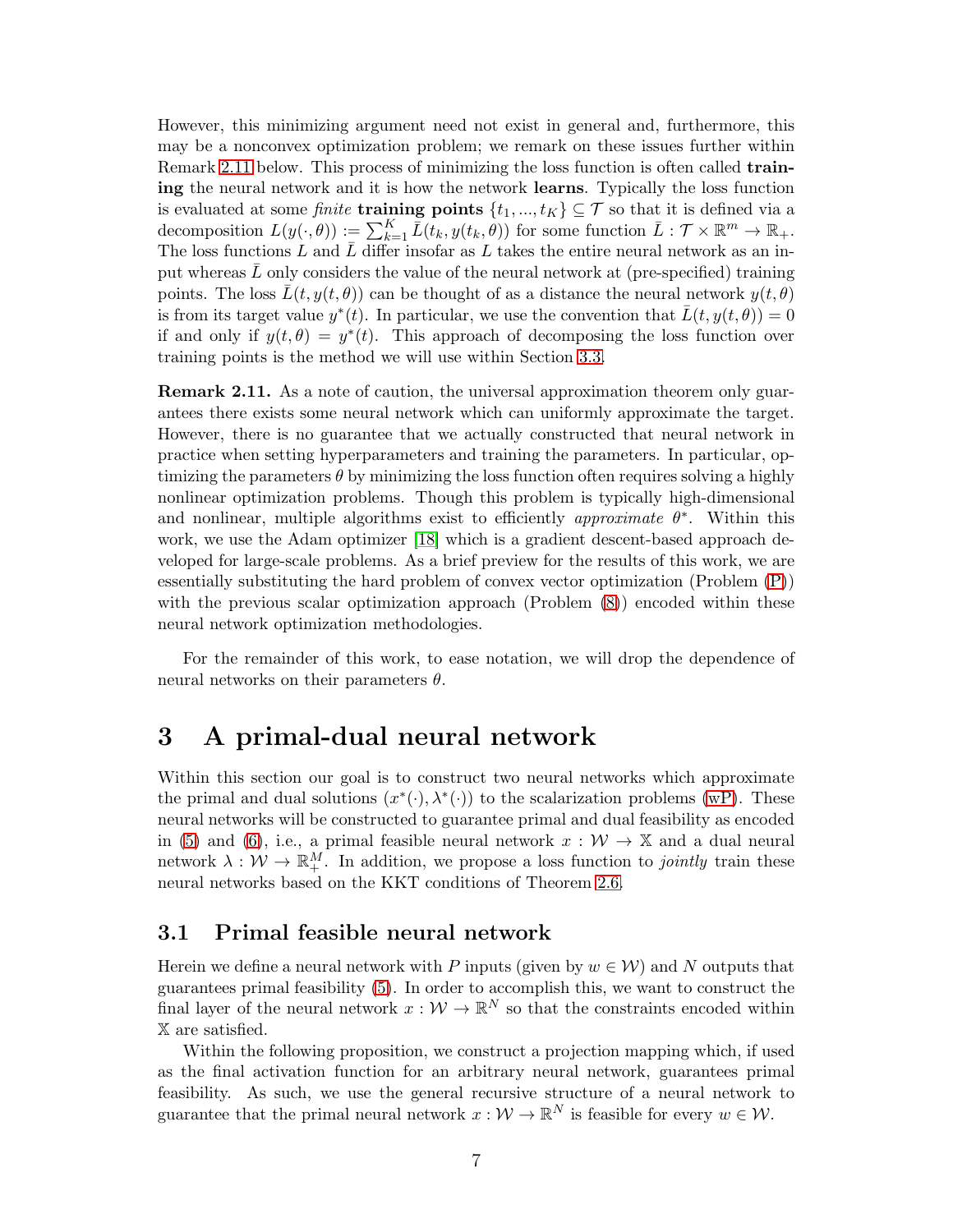<span id="page-7-1"></span>**Proposition 3.1.** Let  $z : \mathcal{W} \to \mathbb{R}^N$  define an arbitrary neural network. Let  $x : \mathcal{W} \to$  $\mathbb{R}^N$  such that

$$
x(w) := (1 - t^*(z(w)))z(w) + t^*(z(w))\bar{x},\tag{9}
$$

$$
t^*(z) := \max_{j:g_j(z)>0} \left\{ \frac{g_j(z)}{g_j(z) - g_j(\bar{x})} \right\},\tag{10}
$$

<span id="page-7-2"></span> $\Box$ 

where  $t^*(z) = 0$  if  $g(z) \in -\mathbb{R}^M_+$  and  $\bar{x}$  is as defined in Assumption [2.4.](#page-2-4) Then  $x(w) \in \mathbb{X}$ for every  $w \in \mathcal{W}$ .

*Proof.* Recall by construction of the feasible set that  $x(w) \in X$  if and only if  $g_i(x(w)) \leq$ 0 for every  $j = 1, ..., M$ . Consider the j<sup>th</sup> inequality constraint. Note that  $t^*(z) \in$  $[0, 1)$  for any z by construction of  $\bar{x}$  strictly feasible. Therefore, by convexity and the definition of  $t^*$ ,

$$
g_j(x(w)) = g_j((1 - t^*(z(w)))z(w) + t^*(z(w))\overline{x})
$$
  
\n
$$
\leq (1 - t^*(z(w)))g_j(z(w)) + t^*(z(w))g_j(\overline{x}) \leq 0.
$$

We often refer to the final activation function  $z \mapsto (1 - t^*(z))z + t^*(z)\overline{x}$  provided in Proposition [3.1](#page-7-1) as a projection operator as it projects the neural network into the feasible region X.

<span id="page-7-3"></span>Remark 3.2. Due to rounding errors in practice, it is recommended to add a tolerance level to the mapping  $t^*$  defined in [\(10\)](#page-7-2). That is, define the neural network  $x: \mathcal{W} \to \mathbb{X}$ using  $t^*(\cdot; \epsilon) : \mathbb{R}^N \to [0, 1)$  provided by

$$
t^*(z; \epsilon) := \max_{j:g_j(z) \geq -\epsilon} \left\{ \frac{g_j(z) + \epsilon}{g_j(z) - g_j(\bar{x})} \right\}
$$

for fixed tolerance  $\epsilon \in (0, -\max_j g_j(\bar{x})).$ 

For the remainder of this work we assume the primal neural network is constructed so as to be feasible, i.e., as in Proposition [3.1](#page-7-1) with the final activation function of  $z \mapsto (1 - t^*(z))z + \bar{x}$  to a generic neural network  $z : \mathcal{W} \to \mathbb{R}^N$ .

Remark 3.3. We propose the projection operator as a general formulation for a final activation function which guarantees primal feasibility. If the feasible set X takes a standard form, then a more direct approach can be utilized instead. For instance, within Section [5.3](#page-15-0) below, X is the unit simplex; therein one could instead also guarantee primal feasibility by taking the normalized rectified linear units (i.e.,  $x_i(w) := z_i(w)^+ / \sum_{j=1}^N z_i(w)^+$  for every i if  $\sum_{j=1}^N z_i(w)^+ > 0$  and  $x(w) = \overline{x}$  otherwise) without needing to directly eliminate the equality constraint through the use of  $A_{\perp}$ and changing the input space as described in Remark [2.5\(](#page-3-0)[2\)](#page-3-1).

### <span id="page-7-0"></span>3.2 Dual feasible neural networks

Herein we define the dual neural network with P inputs (given by  $w \in \mathcal{W}$ ) and M outputs which guarantees dual feasibility [\(6\)](#page-4-5). Similar to the approach taken for the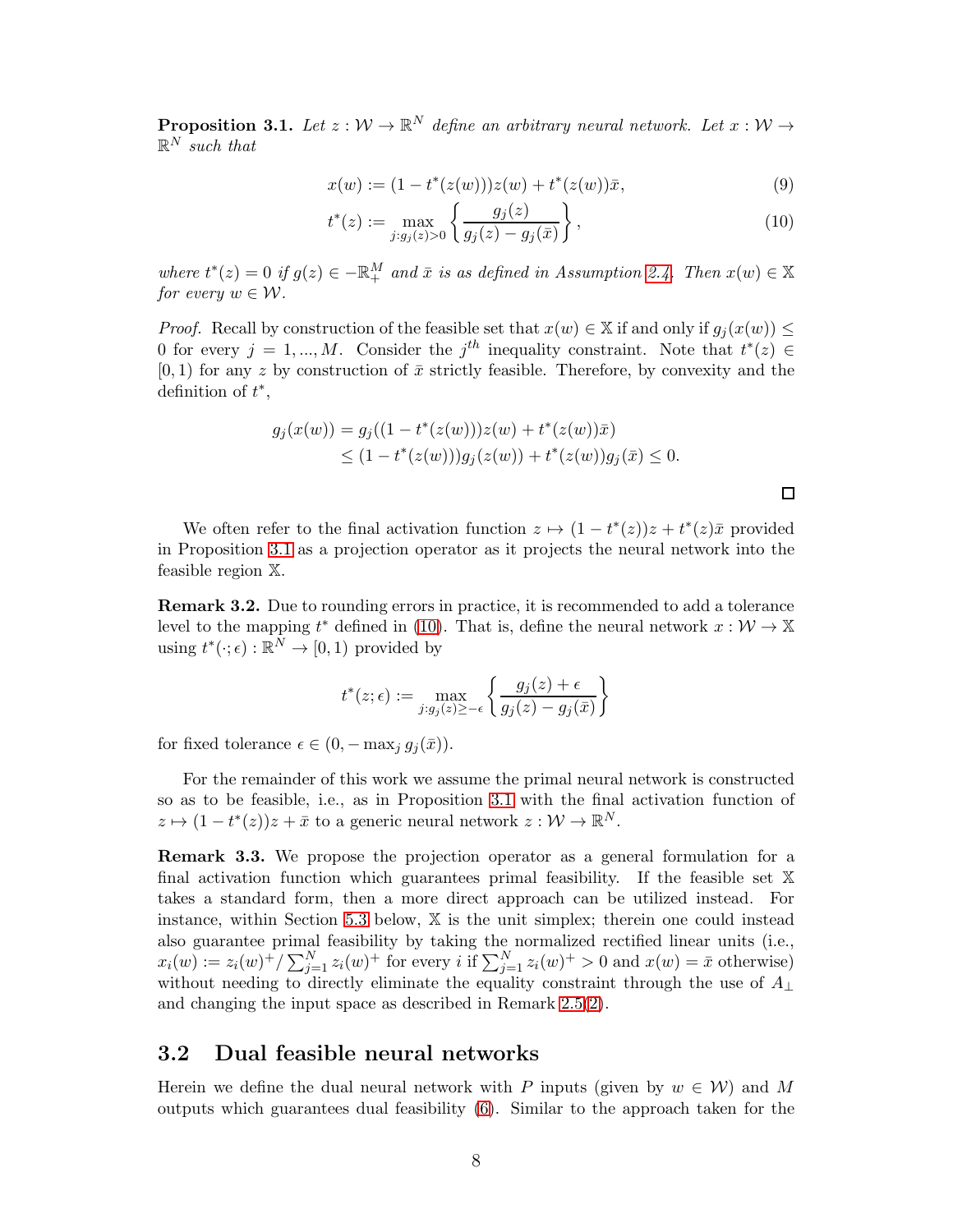primal neural network, we want to construct the final layer of this neural network so that feasibility is guaranteed.

Specifically, feasibility for the dual variables associated with the inequality constraints requires non-negativity [\(6\)](#page-4-5). This can be accomplished by simply applying the rectified linear unit as introduced in Example [2.9](#page-5-0) (or the smooth approximation of the positive function) as a final activation function to a neural network with  $M$  outputs already, i.e.,  $\lambda(w) := \tilde{\lambda}(w)^+$  for neural network  $\tilde{\lambda}: \mathcal{W} \to \mathbb{R}^M$ .

### <span id="page-8-0"></span>3.3 Loss function

In order to train the parameters of our two neural networks, we need to also construct a loss function which we seek to minimize. In particular, we design a single loss function to jointly train both neural networks simultaneously. To accomplish this, we will use the KKT conditions presented in Theorem [2.6.](#page-4-6)

Specifically, to find the parameters for our neural networks, we select  $K$  (representative) choices of the scalarization weights  $w_k \in \mathcal{W}$  for  $k = 1, ..., K$  and seek to minimize the deviation our neural networks have from the KKT conditions. Due to the design of our neural networks  $(x(\cdot), \lambda(\cdot))$  as presented above, the primal and dual feasibility conditions [\(5\)](#page-4-4) and [\(6\)](#page-4-5) are automatically satisfied and, as such, do not need to be considered in our loss function. Therefore, the deviation from the KKT conditions can be fully characterized by the norms of the right-hand sides of the first order condition [\(4\)](#page-4-2) and complimentary slackness condition [\(7\)](#page-4-3). As these errors may be of different orders of magnitude, we choose to weight the error in the complimentary slackness condition by  $\eta > 0$ . That is, our loss function L for jointly training the two neural networks is provided by

<span id="page-8-1"></span>
$$
L(x(\cdot), \lambda(\cdot); \eta) := \sum_{k=1}^{K} \left( \|Jf(x(w_k))^\top w_k + Jg(x(w_k))^\top \lambda(w_k) \|_2^2 \right).
$$
 (11)

Remark 3.4. The loss associated with the complimentary slackness conditions may be modified to account for the rounding errors as discussed in Remark [3.2.](#page-7-3) For instance, we can consider the complimentary slackness error to be  $\|\operatorname{diag}(\lambda(w_k))\operatorname{diag}(\mathbbm{1}_{g_j(x(w_k))\leq -\epsilon})g(x(w_k))\|_2^2$ for tolerance  $\epsilon > 0$  with indicator function  $\mathbb{1}_{(.)}$  taking value 1 if the argument is true and 0 otherwise. In this way, we treat any solution within  $\epsilon$  of the boundary to be sitting on the boundary when considering complimentary slackness.

Remark 3.5. We wish to note that the KKT condition based loss function [\(11\)](#page-8-1) introduced above, and used throughout the numerical examples herein, is not the only loss function that can be taken for this problem. As Assumption [2.4](#page-2-4) implies strong duality, the duality gap can be used as a loss function instead via

$$
L(x(\cdot), \lambda(\cdot)) := \sum_{k=1}^K \left[ w_k^\top f(x(w_k)) - d(\lambda(w_k), w_k) \right],
$$

where  $d : \mathbb{R}^M \times \mathcal{W} \to \mathbb{R}$  is the dual function provided in [\(3\)](#page-3-2). Notably, this construction removes the direct need to jointly train the primal and dual neural networks as the primal neural network could be trained with loss function  $L_p(x(\cdot)) :=$  $\sum_{k=1}^K w_k^{\top} f(x(w_k))$  and the dual neural network could be trained with loss function  $L_d(\lambda(\cdot)) := -\sum_{k=1}^K d(\lambda(w_k), w_k)$  to achieve the same effect.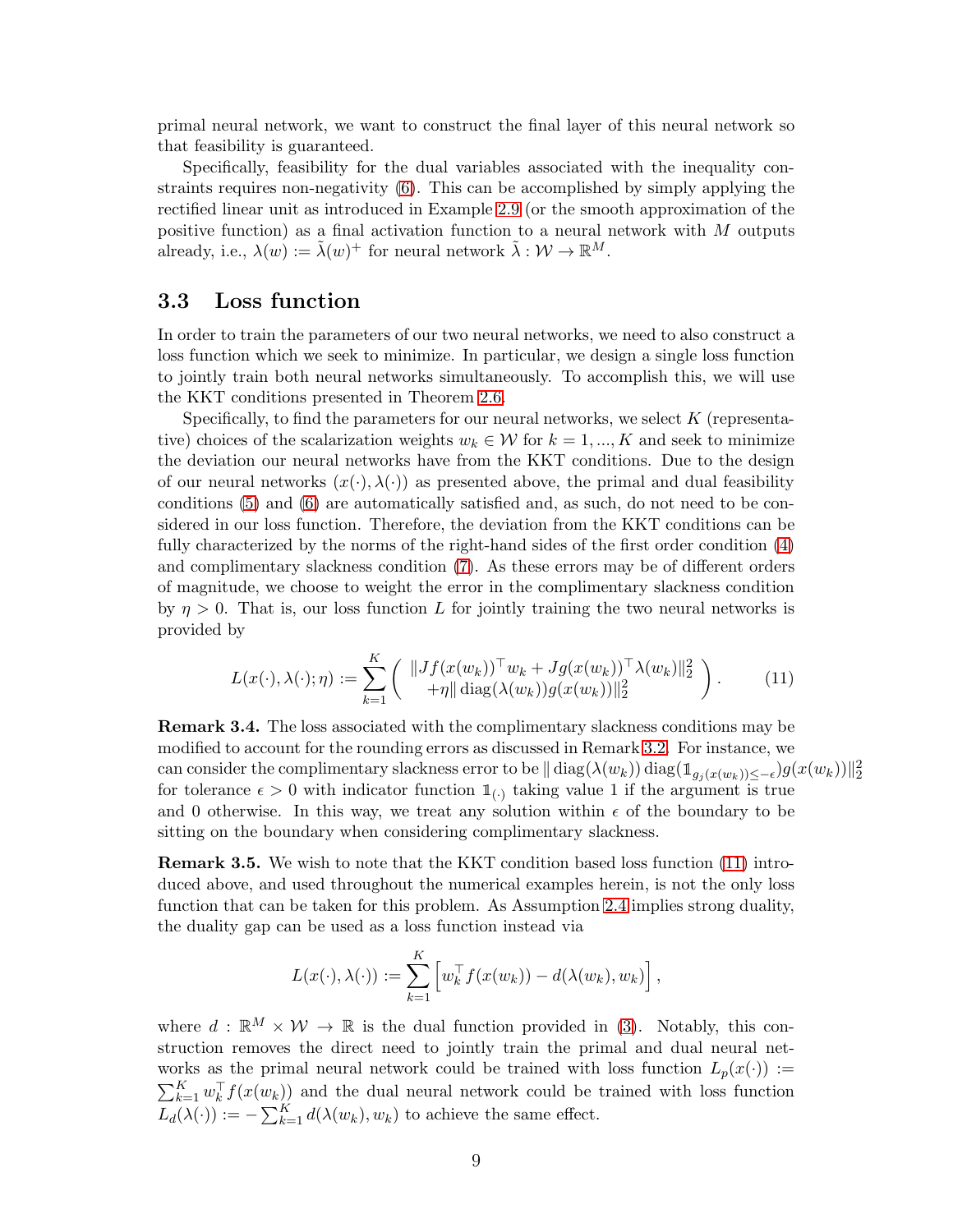### <span id="page-9-0"></span>4 Approximating the weakly efficient frontier

Within this section we present a method to formally use the neural networks constructed in Section [3](#page-6-0) to construct inner and outer approximations of the weakly efficient frontier.

Before formally providing the results on the inner and outer approximations, we wish to recall the (Lagrange) dual function  $(3)$  to the scalarization problem [\(wP\)](#page-2-3). That is, we consider the mapping  $d : \mathbb{R}^M \times \mathcal{W} \to \mathbb{R}$  defined by

$$
d(\lambda, w) := \inf_{x \in \mathbb{R}^N} \left[ w^\top f(x) + \lambda^\top g(x) \right].
$$

The dual problem is then to maximize this dual function subject to the dual feasibility constraints [\(6\)](#page-4-5) as provided in [\(wD\)](#page-4-1).

<span id="page-9-1"></span>**Lemma 4.1.** The primal neural network  $x : W \to X$  provides an inner approximation of the upper set  $P$  and the dual neural network  $\lambda: \mathcal{W} \to \mathbb{R}^M_+$  provide an outer approximation of the upper set  $P$  via the relation

$$
\text{cloc}\bigcup_{w\in\mathcal{W}}\left[f(x(w))+\mathbb{R}^P_+\right]\subseteq\mathcal{P}\subseteq\bigcap_{w\in\mathcal{W}}\left\{y\in\mathbb{R}^P\mid w^\top y\geq d(\lambda(w);w)\right\}.
$$

Proof. We will prove this result by showing, first, the inner approximation and, second, the outer approximation. Let  $y \in \bigcup_{w \in \mathcal{W}} [f(x(w)) + \mathbb{R}^P_+]$ . There exists some  $\tilde{w} \in \mathcal{W}$ such that  $y - f(x(\tilde{w})) \in \mathbb{R}^P_+$ . Therefore, as  $x^*(\tilde{w}) \in \mathbb{X}$  by Proposition [3.1,](#page-7-1) for any  $w \in \mathcal{W}$ , it holds

$$
w^{\top}y \ge w^{\top}f(x(\tilde{w})) \ge \inf\{w^{\top}f(x) \mid x \in \mathbb{X}\}.
$$

By Proposition [2.3,](#page-2-5) and noting that the upper set  $P$  is closed and convex by assumption, the inner approximation holds. Now, let  $y \in \mathcal{P}$ . There exists some  $\tilde{w} \in \mathcal{W}$  such that  $y - f(x^*(\tilde{w})) \in \mathbb{R}_+^P$  for solution  $x^* : \mathcal{W} \to \mathbb{X}$  to [\(wP\)](#page-2-3). Therefore, for any  $w \in \mathcal{W}$ 

$$
w^{\top}y \ge w^{\top}f(x^*(\tilde{w})) \ge \inf\{w^{\top}f(x) \mid x \in \mathbb{X}\}
$$
  
=  $\sup\{d(\lambda, w) \mid \lambda \in \mathbb{R}_+^M\} \ge d(\lambda(w), w),$ 

where the equality holds by strong duality. (Though we utilize strong duality here, in fact only weak duality is required.) As a direct consequence, the outer approximation holds.  $\Box$ 

Beyond defining the inner and outer approximations as done in Lemma [4.1,](#page-9-1) we want to also quantify the error from these approximations. To do this, we first wish to define a variable approximation error. This is accomplished by quantifying the approximation error in any scalarization direction. As opposed to the standard, constant, approximation error (which we discuss more in Proposition [4.3\)](#page-10-0) this variable approximation error allows us to more accurately assess the local errors coming from our machine learning approach. As far as the authors are aware, this definition is novel to the literature.

<span id="page-9-2"></span>Definition 4.2.  $\tilde{P} \subseteq \mathbb{R}^P$  is an  $\epsilon(\cdot)$ -inner approximation of [\(P\)](#page-2-2) for the function  $\epsilon: \mathcal{W} \to \mathbb{R}_+$  if

$$
\tilde{\mathcal{P}} \subseteq \mathcal{P} \subseteq \bigcap_{w \in \mathcal{W}} \text{cl} \left[ \tilde{\mathcal{P}} - \epsilon(w)\mathbf{1} + G(w) \right]
$$

for the upper set  $P$ , and where  $G(w) := \{y \in \mathbb{R}^P \mid w^\top y \ge 0\}$  for any  $w \in \mathcal{W}$ .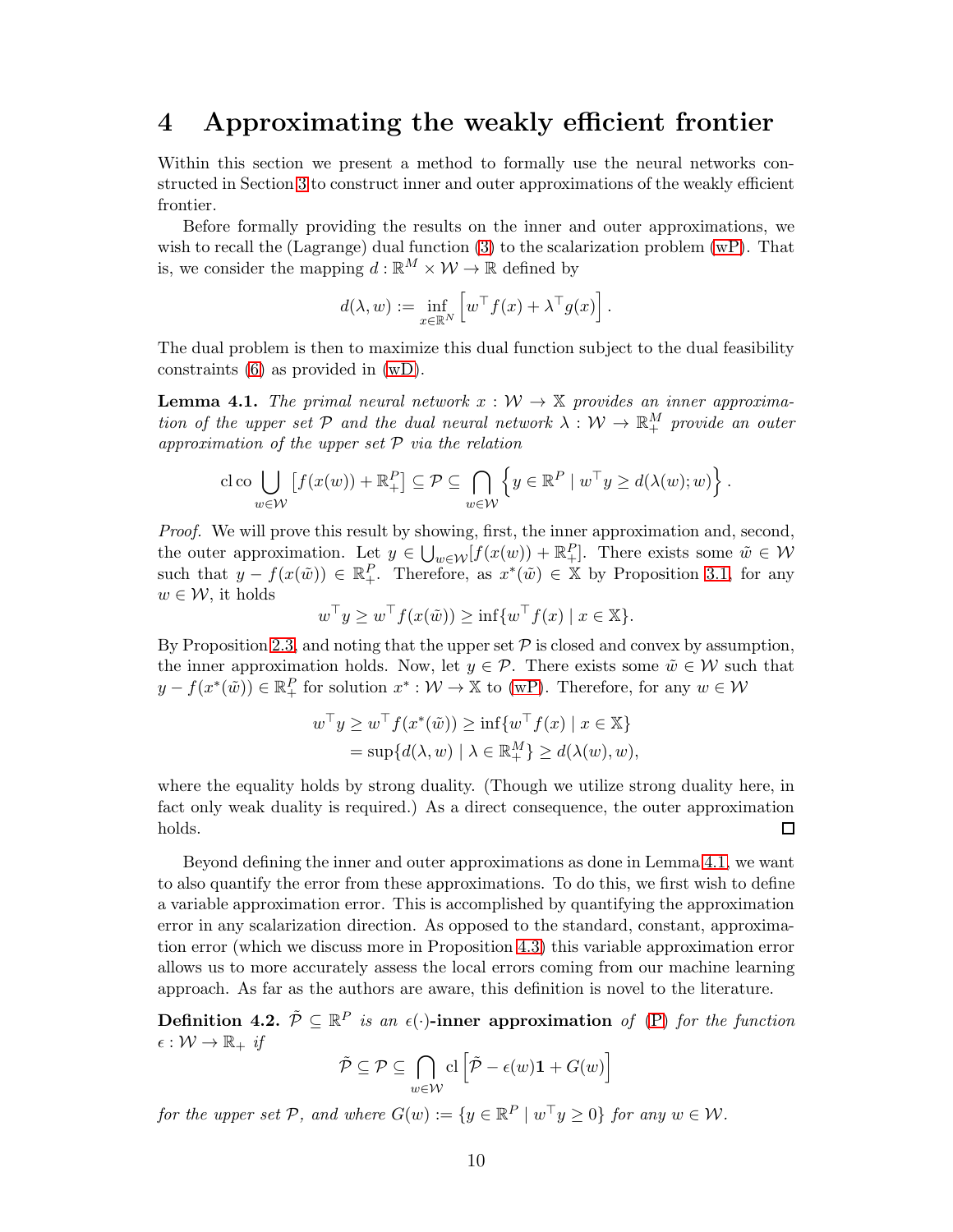Notably, the quantification of the errors in the  $\epsilon(\cdot)$ -inner approximation are variable. In contrast, typically (see, e.g., [\[20\]](#page-26-4)) a constant error  $\epsilon \in \mathbb{R}_{++}$  is taken instead; in such a setting an  $\epsilon$ -inner approximation  $\tilde{\mathcal{P}} \subseteq \mathbb{R}^P$  of  $\mathcal{P}$  is defined by the relations

$$
\tilde{\mathcal{P}} \subseteq \mathcal{P} \subseteq \tilde{\mathcal{P}} - \epsilon \mathbf{1}.
$$

In the following proposition we show that when the error function is constant, Definition [4.2](#page-9-2) reduces to the classical definition of an approximation.

<span id="page-10-0"></span>**Proposition 4.3.** Let  $\tilde{\mathcal{P}} \subseteq \mathbb{R}^P$  be a closed and convex upper set and let  $\epsilon : \mathcal{W} \to \mathbb{R}_+$ be a constant function, i.e.,  $\epsilon(w) \equiv \epsilon_0 > 0$  for every  $w \in \mathcal{W}$ .  $\tilde{\mathcal{P}}$  is an  $\epsilon(\cdot)$ -inner approximation of  $P \subseteq \mathbb{R}^P$  if and only if  $\tilde{P} \subseteq \mathcal{P} \subseteq \tilde{\mathcal{P}} - \epsilon_0 \mathbf{1}$ .

*Proof.* As  $\tilde{\mathcal{P}}$  is a closed and convex upper set, it trivially follows (by the separating hyperplane theorem) that

$$
\tilde{\mathcal{P}} - \epsilon_0 \mathbf{1} = \bigcap_{w \in \mathcal{W}} [\tilde{\mathcal{P}} - \epsilon_0 \mathbf{1} + G(w)]
$$

and the result is proven.

Within Corollary [4.4](#page-10-1) below, we provide an analytical form for the functional approximation error  $\epsilon(\cdot)$  for the inner approximation defined within Lemma [4.1.](#page-9-1) Specifically, this function depends on both the primal and dual neural networks to quantify an upper bound to the "distance" between the inner and outer approximations at any point on the weakly efficient frontier.

<span id="page-10-1"></span>**Corollary 4.4.** The primal neural network  $x : W \to X$  provides an  $\epsilon(\cdot)$ -inner approximation  $\text{cl} \text{col}_{w \in \mathcal{W}}[f(x(w)) + \mathbb{R}^P_+]$  of the upper set  $\mathcal{P}$  with  $\epsilon : \mathcal{W} \to \mathbb{R}_+$  defined by

$$
\epsilon(w) := w^\top f(x(w)) - d(\lambda(w), w)
$$

for any  $w \in \mathcal{W}$  based, additionally, on the dual neural network  $\lambda : \mathcal{W} \to \mathbb{R}^M_+$ .

*Proof.* Let  $\tilde{\mathcal{P}} := \text{cl co}\bigcup_{w \in \mathcal{W}}[f(x(w)) + \mathbb{R}^P_+]$ . It immediately follows that

$$
cl[\tilde{\mathcal{P}} - \epsilon(w)\mathbf{1} + G(w)] = \left\{ y \in \mathbb{R}^P \mid w^\top y \ge \inf_{\tilde{y} \in \tilde{\mathcal{P}}} w^\top [\tilde{y} - \epsilon(w)\mathbf{1}] \right\}
$$

$$
= \left\{ y \in \mathbb{R}^P \mid w^\top y \ge \inf_{\tilde{y} \in \tilde{\mathcal{P}}} w^\top \tilde{y} - \epsilon(w) \right\}
$$

$$
\supseteq \left\{ y \in \mathbb{R}^P \mid w^\top y \ge w^\top f(x(w)) - \epsilon(w) \right\}
$$

$$
= \left\{ y \in \mathbb{R}^P \mid w^\top y \ge d(\lambda(w), w) \right\}.
$$

The result trivially follows from Lemma [4.1.](#page-9-1)

 $\Box$ 

 $\Box$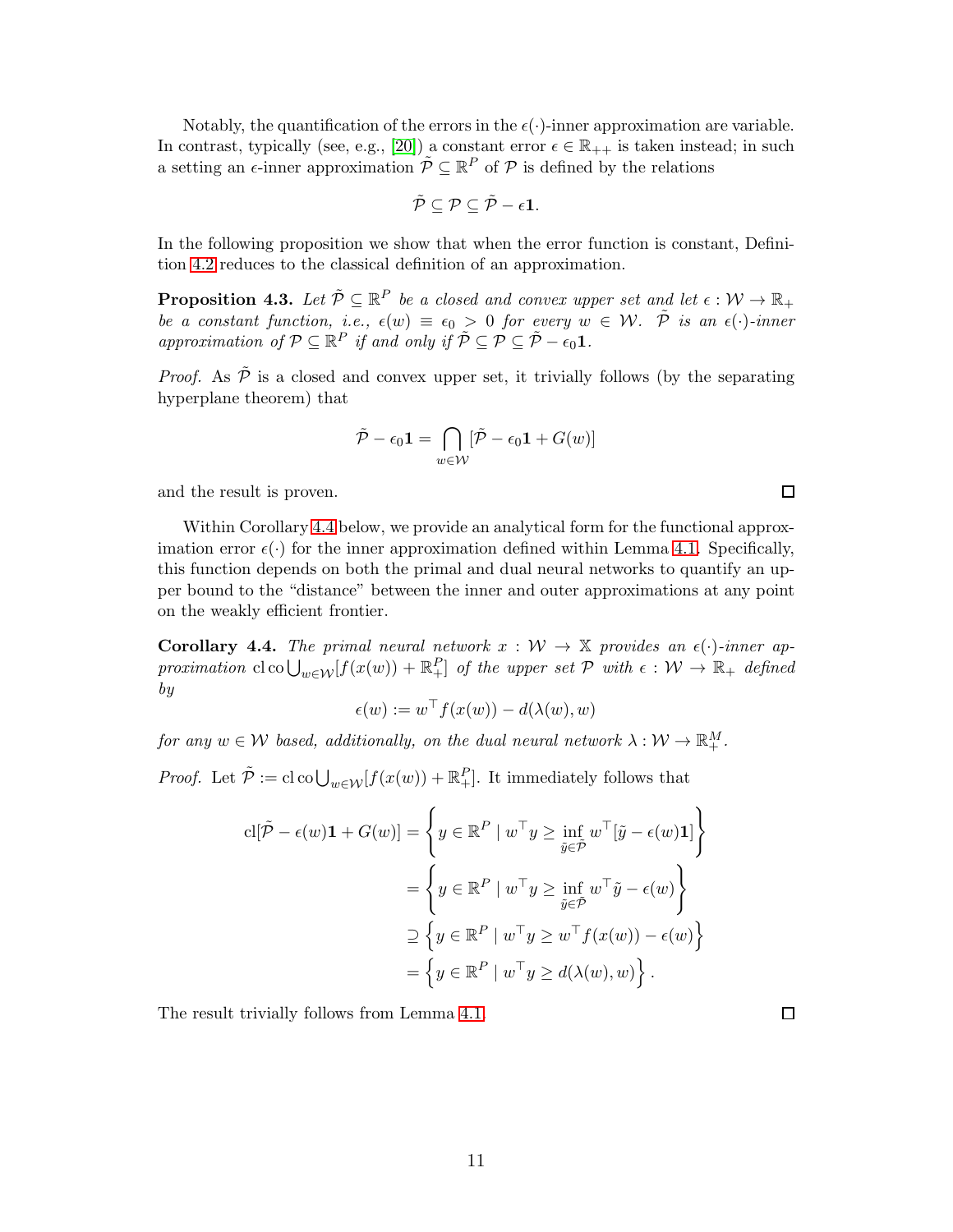# <span id="page-11-0"></span>5 Numerical case studies

Within this section we will consider three multiobjective problems to numerically study the neural network approach presented above. The first problem (Section [5.1\)](#page-11-1) has 2 objective functions but many decision variables and constraints. In the second problem (Section [5.2\)](#page-13-0), we investigate the performance of the proposed methodology as the number of objectives grow. The third problem (Section [5.3\)](#page-15-0) presents the mean-variance optimization problem [\[21\]](#page-26-0) over a large number of assets. All computations of the neural networks were completed with PyTorch on a local machine using the Adam optimizer [\[18\]](#page-26-9) with learning rate 10−<sup>4</sup> . Throughout these examples, to generate the loss function, we weight the complimentary slackness condition [\(7\)](#page-4-3) with  $\eta = 10$ . We wish to note that all hyperparameters – except the terminal activation functions as presented in Section [3](#page-6-0) – are chosen arbitrarily and were not found via, e.g., a grid search.

### <span id="page-11-1"></span>5.1 Two objective problem

Consider the following problem with  $P = 2$  objectives:

$$
\min\{(\|x\|_2^2, \|x-\mathbf{2}\|_2^2)^{\top}/N \mid x \in [0,1]^N\}.
$$

Note that this problem was considered as "Test Instance 2" in [\[9\]](#page-25-10). Due to the symmetric structure of this problem, the true unique minimizer for any scalarization  $w \in \mathcal{W}$  can trivially be deduced as  $x^* : \mathcal{W} \to [0,1]^N$  defined by

$$
x^*(w) := \begin{cases} 2w_2 \mathbf{1} & \text{if } w_2 \le \frac{1}{2} \\ \mathbf{1} & \text{if } w_2 > \frac{1}{2} \end{cases}.
$$

As this problem has a closed form set of minimizers, the efficient frontier can be exactly provided as  $\{(\Vert x^*(w)\Vert_2^2, \Vert x^*(w) - 2\Vert_2^2)^\top/N \mid w \in \mathcal{W}\}\)$ . This permits us to present an exact comparison between the machine learning methodology to the ground truth.

In order to fully consider our outer approximation as presented in Lemma [4.1,](#page-9-1) we need to also discuss the Lagrange dual problem of the weighted-sum scalarizations. Let us encode the box constraints through the linear inequalities  $Ax \leq b$  for  $A :=$  $(I, -I)^{\top} \in \mathbb{R}^{N \times 2N}$  and  $b := (\mathbf{1}^{\top}, \mathbf{0}^{\top})^{\top} \in \mathbb{R}^{2N}$ . In such a way we consider  $M = 2N$ linear inequality constraints. Due to the quadratic structure of the scalarizations, the Lagrange dual function  $d : \mathbb{R}^M \times \mathcal{W} \to \mathbb{R}$  can be directly computed by the quadratic structure

$$
d(\lambda, w) := -\frac{N}{4} \lambda^\top A A^\top \lambda + (2w_2 A \mathbf{1} - b)^\top \lambda + 4w_1 w_2.
$$

With this setup, we can consider a specific instantiation of the problem. In particular, for test purposes, we will simply consider this bi-objective problem with  $N = 40$ decision variables. As a direct consequence of the box constraints, there are  $M = 80$ inequality constraints.<sup>[1](#page-11-2)</sup> Furthermore, to demonstrate the power of the neural network methodology proposed above, we train the primal and dual neural networks with only 4 scalarizations:  $w \in \{(0,1)^\top, (\frac{1}{3})^\top\}$  $\frac{1}{3}, \frac{2}{3}$  $(\frac{2}{3})^{\top},(\frac{2}{3})^{\top}$  $\frac{2}{3}, \frac{1}{3}$  $(\frac{1}{3})^{\dagger}$ ,  $(1,0)^{\dagger}$ . The primal neural network

<span id="page-11-2"></span><sup>&</sup>lt;sup>1</sup>The neural network was considered with objective function  $x \mapsto Nf(x)$  as, numerically, the training process was found to discount the loss associated with the objective too heavily otherwise.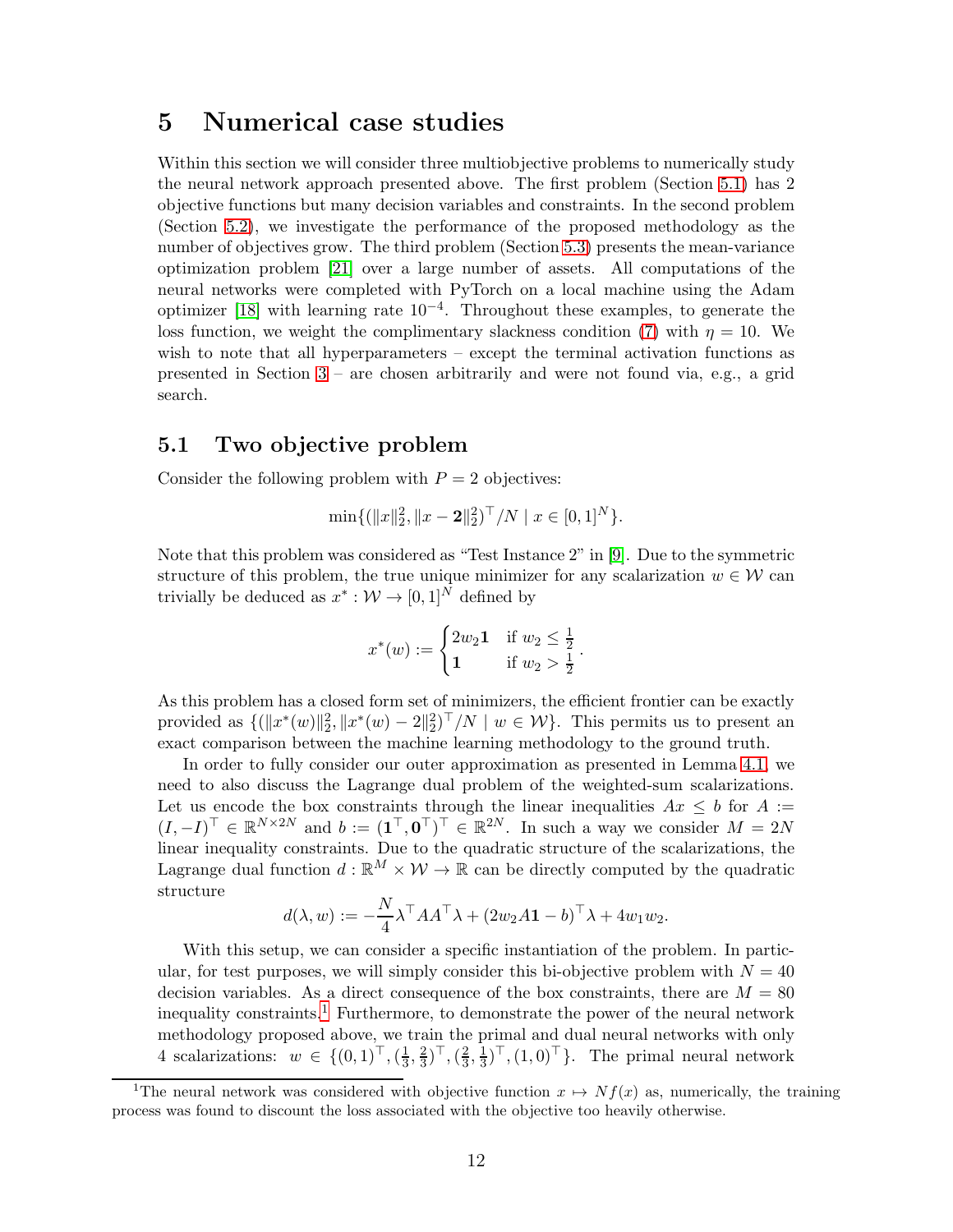$x : \mathcal{W} \to \mathbb{X}$  is designed with three hidden layers, each with 800 hidden nodes; the terminal (projection) activation function is considered with a tolerance of  $5 \times 10^{-5}$  to guarantee primal feasibility as discussed in Remark [3.2](#page-7-3) and with strictly feasible point  $\bar{x} := \frac{1}{2} \times \mathbf{1}$ . The dual neural network  $\lambda : \mathcal{W} \to \mathbb{R}^{80}_+$  is designed with three hidden layers, each with 1600 hidden nodes. All intermediate activation functions (i.e., all but the terminal activation functions) are chosen to be the hyperbolic tangent function with linear linking between layers. Finally, we train these networks over 1000 epochs.

<span id="page-12-0"></span>

(a) Plot of weak efficient frontier (black) and approximations through neural networks (blue and red) or direct computation (black dashed).



(c) Plot of approximation errors  $\epsilon(\cdot)$  in linear-scale so that the neural network (blue), realized approximations (red), and direct computation (black dashed) provide  $\epsilon(\cdot)$ -inner approximations.



(b) Zoomed in plot of the weak efficient frontier (black) and approximations through neural networks (blue and red) or direct computation (black dashed).



(d) Plot of approximation errors  $\epsilon(\cdot)$  in logscale so that the neural network (blue), realized approximations (red), and direct computation (black dashed) provide  $\epsilon(\cdot)$ -inner approximations.

Figure 1: Section [5.1:](#page-11-1) Plot of the efficient frontier and approximation errors. Neural networks and direct computation are computed with the same training scalarizations  $w \in \{ (0,1)^\top, (\frac{1}{3})^\top \}$  $\frac{1}{3}, \frac{2}{3}$  $(\frac{2}{3})^{\top},(\frac{2}{3})^{\top}$  $\frac{2}{3}, \frac{1}{3}$  $(\frac{1}{3})^{\top}, (1,0)^{\top}$ .

Figure [1a](#page-12-0) displays the true weak efficient frontier along with two approaches for approximation. The true weak efficient frontier is plotted with a solid black curve.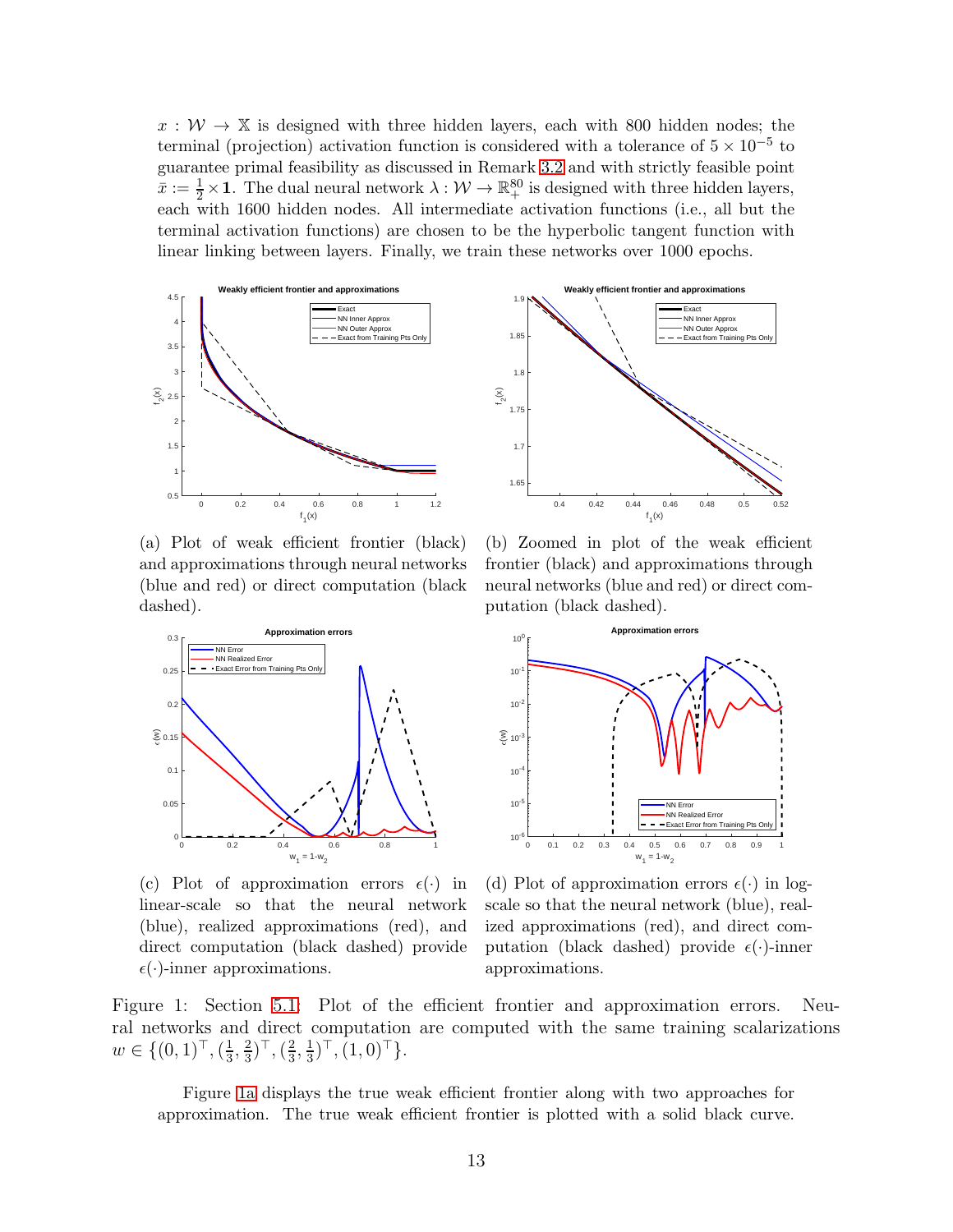The inner approximation provided by the primal neural network (i.e., the boundary bd cl co  $\bigcup_{w\in\mathcal{W}}[f(x(w))+\mathbb{R}^P_+]$ ) is plotted as a solid blue line and the outer approximation provided by the dual neural network (i.e., the boundary bd $\bigcap_{w \in \mathcal{W}} \{y \in \mathbb{R}^P \mid w^\top y \geq 0\}$  $d(\lambda(w), w)$ ) is plotted as a solid red line. These machine learning approximations are compared with the direct computation of the primal and dual solutions for the 4 training scalarizations as dashed black lines. Immediately noticeable, the neural network approximations almost completely overlap with each other except in the south east corner of the figure (i.e., for scalarizations  $w \in \mathcal{W}$  with  $w_1$  low). The approximations can be more clearly seen in Figure [1b](#page-12-0) in which the area around the training scalarization  $w = (\frac{2}{3}, \frac{1}{3})$  $\frac{1}{3}$ <sup>†</sup> is highlighted. The errors  $\epsilon(w)$  can be directly seen in Figures [1c](#page-12-0) and [1d;](#page-12-0) these figures display the exact same data but in a linear and logarithmic scale respectively. For these scalarizations the error for the exact computation drops to 0, whereas the neural network has errors growing to around 0.2. These errors are further improved (see the red line "NN Realized Error" in Figures [1c](#page-12-0) and [1d\)](#page-12-0) when using the realizations of the neural network approximation – the convex hull in the inner approximation and the intersection in the outer approximation as provided in Lemma [4.1.](#page-9-1) However, as is clear from all figures, for (nearly) any choice of scalarization outside "low"  $w_1$ , the neural network outperforms the direct computation. Further, we wish to remind the reader that the neural networks were trained without hyperparameter tuning and, as such, the errors  $\epsilon(w)$  for the machine learning approach can be further improved.

### <span id="page-13-0"></span>5.2 Many objective problem

We now wish to consider how the neural networks can consider a problem with many objectives. In particular we will consider a problem with  $P = N = M$  objectives

$$
f_i(x) := (x_i - 1)^2 + \sum_{j \neq i} x_j^2
$$

for every  $i = 1, ..., P$  and with  $M = N$  constraints  $g_j(x) = f_j(x) - 1$  for every  $j =$  $1, \ldots, M$ . Note that this problem was considered as "Test Instance 4" in [\[9\]](#page-25-10). Unlike in the prior example of Section [5.1,](#page-11-1) we do not have a closed form solution to the minimizers to this problem. However, the neural network methodology presented above can still be applied to deduce inner and outer approximations for the weakly efficient frontier. To consider the outer approximation, we need to consider the Lagrange dual function  $d : \mathbb{R}^M \times \mathcal{W} \to \mathbb{R}$  of the weighted-sum scalarizations. For this problem, the Lagrange dual can be computed as

$$
d(\lambda, w) := \sum_{i=1}^{P} \left[ (w_i + \lambda_i) f_i \left( \frac{w_1 + \lambda_1}{\sum_{j=1}^{P} [w_j + \lambda_j]}, \dots, \frac{w_P + \lambda_P}{\sum_{j=1}^{P} [w_j + \lambda_j]} \right) - \lambda_i \right]
$$

for any  $\lambda \in \mathbb{R}^M$  and  $w \in \mathcal{W}$ . For test purposes we will vary  $P = N = M \in \{2, ..., 20\}$ within this case study.

With this setup, we can consider specific instantiations of the problem at the different choices of  $P = N = M$ . Herein, we train each of these problems with 100 uniformly chosen random scalarizations  $w \in \mathcal{W}$  of the correct dimension. Both primal and dual neural networks  $x: \mathcal{W} \to \mathbb{X}$  and  $\lambda \to \mathbb{R}^M_+$  are designed with 2 hidden layers, each hidden layer with 500 hidden nodes. The terminal (projection) activation function for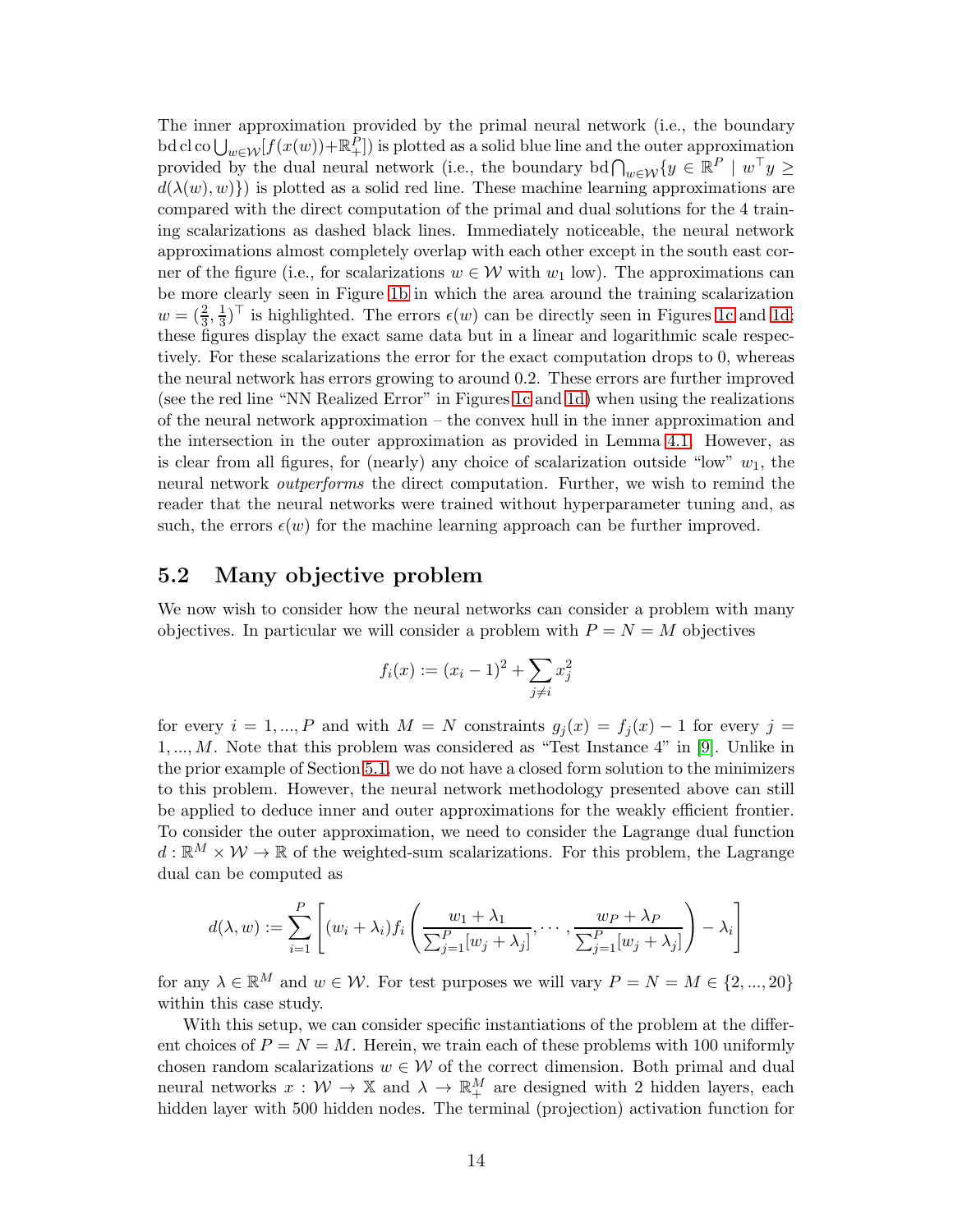the primal neural network is considered with a tolerance of  $5 \times 10^{-5}$  to guarantee pri-mal feasibility as discussed in Remark [3.2](#page-7-3) and with strictly feasible point  $\bar{x} := \frac{1}{N} \times \mathbf{1}$ . All intermediate activation functions (i.e., all but the terminal activation functions) are chosen to be the hyperbolic tangent function with linear linking between layers. Finally, we train these networks over 250 epochs.

<span id="page-14-0"></span>

(a) Box plot of approximation errors  $\epsilon(w)$ from machine learning approach. The central line provides the median; the box shows the inter-quartile range; outliers (red plussigns) are determined to be further from the median than 1.5 times the inter-quartile range.



(b) Mean (solid) and median (dashed) estimation errors  $\epsilon(w)$  from machine learning approach (black) and random primal/dual feasible points (blue).

Figure 2: Section [5.2:](#page-13-0) Visualizations of approximation errors  $\epsilon(w)$  over 5000 (uniformly random) test scalarizations  $w \in \mathcal{W}$  as size of the problem  $P = N = M$  changes.

In order to compare the performance of the inner and outer approximations as the size of the problem grows, we compute  $\epsilon(w)$  for 5000 uniformly sampled scalarizations  $w \in \mathcal{W}$  of the correct dimension. These errors (in logarithmic scale) are displayed in Figure [2a.](#page-14-0) Note that the errors  $\epsilon(w)$  become more consistent as the dimension of the problem increases; this is noticeable with the shrinking of the error bars of the box plot. Additionally, as can be seen in Figure [2b,](#page-14-0) both the mean and median of these errors decrease as the dimension of the problem grows. This improvement in the mean and median of the errors is primarily due to the shrinking size of the feasible region as the dimension grows. For instance, as the problem size  $P = N = M$ grows, the feasible region can be proven to exist within a box with rapidly shrinking volume, i.e.,  $\mathbb{X} \subseteq \left[ -\frac{1}{\sqrt{N}} \right]$  $\frac{1}{N-1}, \frac{1}{\sqrt{N}}$  $\frac{1}{N-1}$ <sup>N</sup>. This is made clear in Figure [2b](#page-14-0) as the inner approximation from selecting a random primal feasible point (uniformly selected in  $\left[-\frac{1}{\sqrt{N}}\right]$  $\frac{1}{N-1}, \frac{1}{\sqrt{N}}$  $\frac{1}{N-1}$ <sup>N</sup> and projected onto X via the projection activation function proposed in Proposition [3.1\)](#page-7-1) and random dual feasible point (deterministically selecting  $\lambda :=$ 0) converges in approximation errors to the neural network approach. Importantly, the neural networks uniformly outperform the random approximations for all tested problems. Finally, we wish to highlight that the reported approximation errors  $\epsilon(w)$  in Figure [2](#page-14-0) are without considerations of the convex hull for the inner approximation and intersection for the outer approximation as in Lemma [4.1.](#page-9-1) For this reason, we view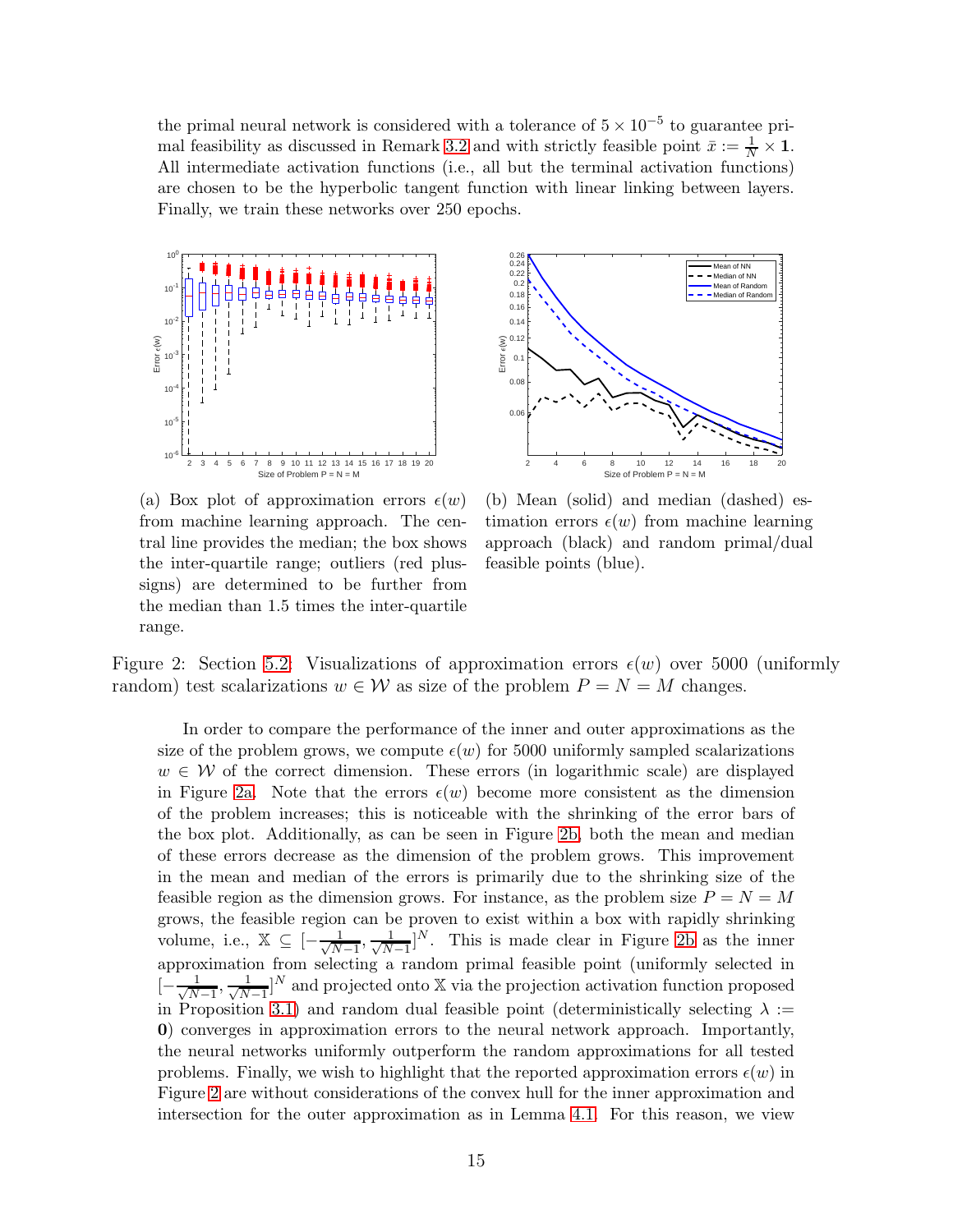the reported errors as an upper bound on those that would be realized by the neural networks constructed in this example.

### <span id="page-15-0"></span>5.3 Mean-variance optimization

Consider now the mean-variance optimization problem proposed originally by Markowitz [\[21\]](#page-26-0) as a bi-objective optimization problem. Specifically, this problem consists of a portfolio optimizer who is simultaneously attempting to maximize her expected return and minimize her risk (as encoded by the variance of the portfolio returns). We will present this problem with no-short selling allowed, i.e., the investor can only purchase assets for her portfolio. As such we will consider the following  $P = 2$  objectives

$$
f_1(\hat{x}) = -\bar{r}^\top \hat{x}
$$
 and  $f_2(\hat{x}) = \frac{1}{2}\hat{x}^\top C \hat{x}$ 

over  $S \geq 2$  assets in which the agent can invest, and where  $\bar{r} \in \mathbb{R}^S$  denotes the mean returns for each asset and  $C \in \mathbb{R}^{S \times S}$  is the covariance structure. The investor is constrained by  $M = S$  inequality constraints  $g_i(\hat{x}) = -\hat{x}_i$  for every  $j = 1, ..., M$ (encoding the no-short selling constraints). In contrast to the prior examples, herein the optimizer is constrained so that she uses all funds that she has available (i.e.,  $1^{\dagger} \hat{x} = 1$ . As discussed within Remark [2.5\(](#page-3-0)[2\)](#page-3-1), we consider the modification of this problem to guarantee the equality constraint is imposed throughout; specifically, we consider  $N = S - 1$  variables with  $\hat{x} := (x^{\top}, 1 - \mathbf{1}^{\top} x)^{\top}$  for  $x \in \mathbb{R}^{N}$ . To guarantee that this problem is strictly convex we will restrict the set of scalarizations under consideration to  $\mathcal{W}_+ := \{w \in \mathcal{W} \mid w_2 > 0\}$  with positive definite covariance matrix C as is discussed in Remark [2.5\(](#page-3-0)[1\)](#page-3-3).

To consider the outer approximation, we need to consider the Lagrange dual function  $d : \mathbb{R}^M \times \mathcal{W}_+ \to \mathbb{R}$  of the weighted-sum scalarizations. For this mean-variance problem, the Lagrange dual can be computed as

$$
d(\lambda, w) := w^\top f(A_\perp \tilde{x}^*(\lambda, w) + e_s) - \lambda^\top (A_\perp \tilde{x}^*(\lambda, w) + e_s),
$$
  

$$
\tilde{x}^*(\lambda, w) := (w_2 A_\perp^\top C A_\perp)^{-1} \left[ A_\perp^\top \lambda + w_1 (\bar{r}_{-S} - \bar{r}_S \mathbf{1}) - w_2 A_\perp^\top C e_s \right],
$$
  

$$
A_\perp := (I_{N \times N}, -\mathbf{1})^\top \in \mathbb{R}^{S \times N}, \qquad e_s := (\mathbf{0}^\top, 1)^\top \in \mathbb{R}^S
$$

for any  $\lambda \in \mathbb{R}^M$  and  $w \in \mathcal{W}_+$ .

We will implement this mean-variance optimization problem on  $S = 492$  stocks in the  $S\&P500$  index.<sup>[2](#page-15-1)</sup> Empirical means and covariances for daily log returns from January 1, 2018 through December 31, 2021 are used to construct the mean asset returns  $\bar{r}$  and covariance matrix  $C<sup>3</sup>$  $C<sup>3</sup>$  $C<sup>3</sup>$  Herein, we train this problem with 5 scalarizations:  $w \in \{ (0,1)^\top, (\frac{1}{4})^\top, (0,1)^\top, (0,1)^\top, (0,1)^\top, (0,1)^\top, (0,1)^\top, (0,1)^\top, (0,1)^\top, (0,1)^\top, (0,1)^\top, (0,1)^\top, (0,1)^\top, (0,1)^\top, (0,1)^\top, (0,1)^\top, (0,1)^\top, (0,1)^\top, (0,1)^\top, (0,1)^\top, (0,1)^\top, (0,1)^\top, (0,1)^\top, (0,1)^\top, (0,1)^\top, (0,1)^\top, (0,1)$  $\frac{1}{4}$ ,  $\frac{3}{4}$  $(\frac{3}{4})^{\top}, (\frac{1}{2})^{\top}$  $\frac{1}{2}, \frac{1}{2}$  $(\frac{1}{2})^{\top},(\frac{3}{4})^{\top}$  $\frac{3}{4}, \frac{1}{4}$  $(\frac{1}{4})^{\top}, (1 - 10^{-5}, 10^{-5})^{\top}$ . The primal neural network

<span id="page-15-1"></span><sup>&</sup>lt;sup>2</sup>These 492 stocks are currently in the S&P500 index and had daily data available on Yahoo Finance from January 1, 2018 through December 31, 2021.

<span id="page-15-2"></span><sup>&</sup>lt;sup>3</sup>The neural network was considered with adjusted empirical mean returns and covariance matrix so that the objective values have comparable orders of magnitude. Specifically, the mean returns are multiplied by  $100^2/6$  and the covariance matrix is multiplied by 100<sup>2</sup>. Without this modification of 1/6, the training process was found to overly weight the importance of the mean returns and consistently results in the maximum return portfolio. Furthermore, the multiplication of both objectives by  $100<sup>2</sup>$  was used to eliminate numerical issues with the invertibility of the covariance matrix  $C$  for computing the outer approximation.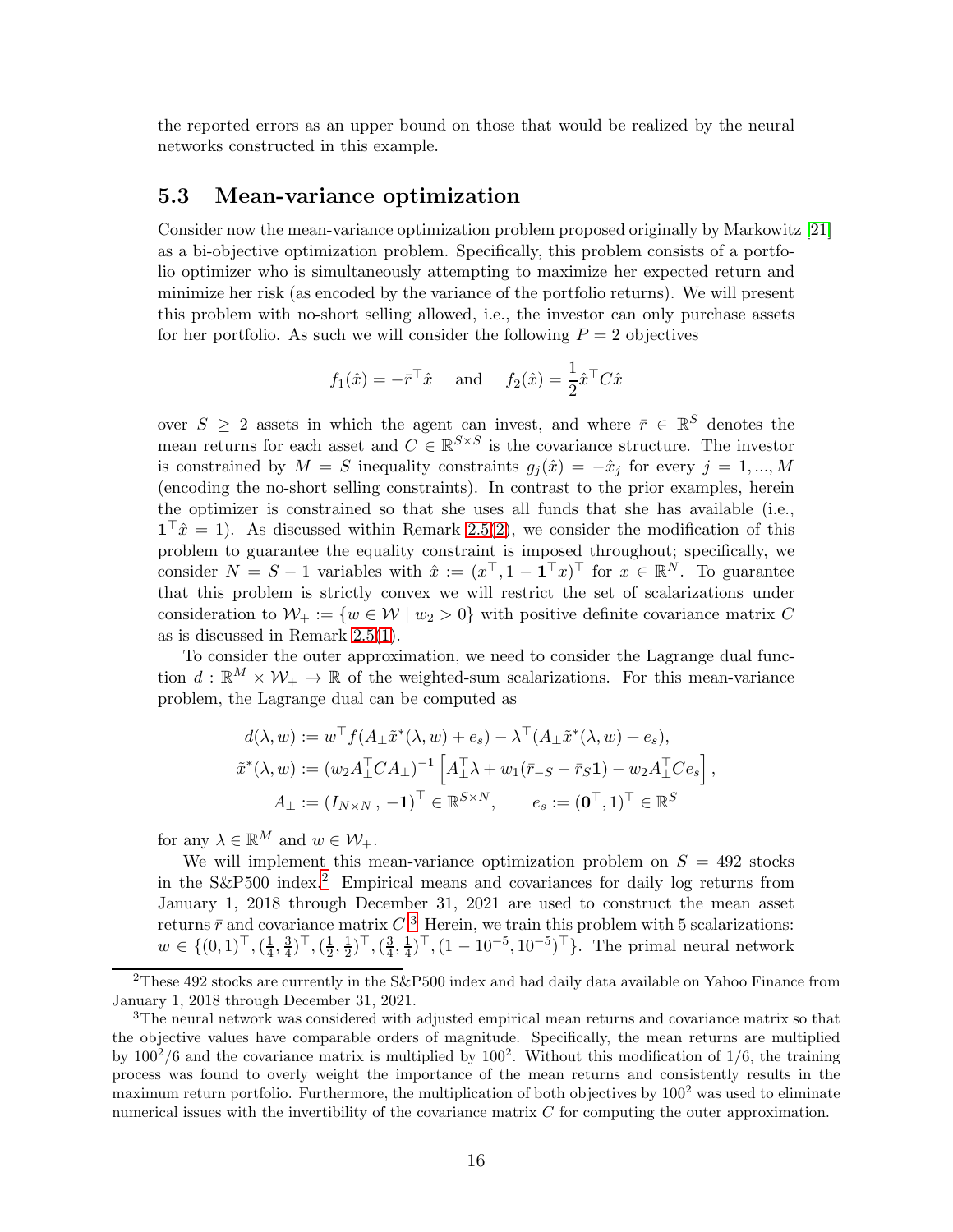$x:\mathcal{W}_+ \to \mathbb{X}$  is designed with three hidden layers, each with 800 hidden nodes. Due to the construction of the feasible region, we apply a ReLU activation function prior to the projection activation function, i.e., such that the neural network z in Proposition [3.1](#page-7-1) has a terminal ReLU activation function. The terminal (projection) activation function for this primal neural network is considered with tolerance of  $5 \times 10^{-5}$  to guarantee primal feasibility as discussed in Remark [3.2](#page-7-3) and with strictly feasible point  $\bar{x}$  := 7.5 × 10<sup>-5</sup>1. The dual neural network  $\lambda : \mathcal{W}_+ \to \mathbb{R}^{492}_+$  is designed with three hidden layers, each with 800 hidden nodes. In contrast to the prior numerical examples, here we use the soft plus activation function (i.e.,  $\log(1 + \exp(\cdot))$ ) to guarantee dual feasibility. All intermediate activation functions (i.e., all but the terminal activation functions) are chosen to be the hyperbolic tangent function with linear linking between layers. Finally, we train these networks over 5000 epochs.

<span id="page-16-1"></span>

(a) Plot of weak efficient frontier (black) and approximations through neural networks (blue and red).

(b) Plot of the Markowitz bullet (black) and approximations through neural networks (blue and red).

(c) Plot of the realized approximation errors  $\epsilon(\cdot)$ .

Figure 3: Section [5.3:](#page-15-0) Plot of the efficient frontier, Markowitz bullet, and approximation errors. Neural networks are computed with 5 regularly spaced training scalarizations.

Figure [3a](#page-16-1) displays the true weak efficient frontier along with the neural network inner and outer approximations. The true weak efficient frontier is plotted with a solid black curve. The inner approximation provided by the primal neural network (i.e., the boundary bd cl co  $\bigcup_{w\in\mathcal{W}}[f(x(w))+\mathbb{R}^2_+]$  is plotted as a solid blue line and the outer approximation provided by the dual neural network (i.e., the boundary bd  $\bigcap_{w \in \mathcal{W}_+} \{y \in$  $\mathbb{R}^2 \mid w^\top y \ge d(\lambda(w), w)$  is plotted as a solid red line. Using the usual transformation of the the mean-variance problem, the Markowitz bullet approximations providing the relation between the standard deviation and mean of the portfolio return, are displayed in Figure [3b.](#page-16-1) As shown in Figure [3c,](#page-16-1) the realized approximation errors is on the order of 10<sup>-4</sup> throughout the space of scalarizations  $w \in \mathcal{W}_+$ . Note that the approximation errors jump up for  $w_2 \approx 0$ , i.e., when the problem approaches a linear objective (rather than strictly convex as imposed in Assumption [2.4\)](#page-2-4).

# <span id="page-16-0"></span>6 Extending to non-strictly convex vector optimization problems

As stated within Remark  $2.5(1)$  $2.5(1)$ , within this section we wish to relax the strict convexity assumption of Assumption [2.4](#page-2-4) so that we only require  $f_i$  to be convex for every objective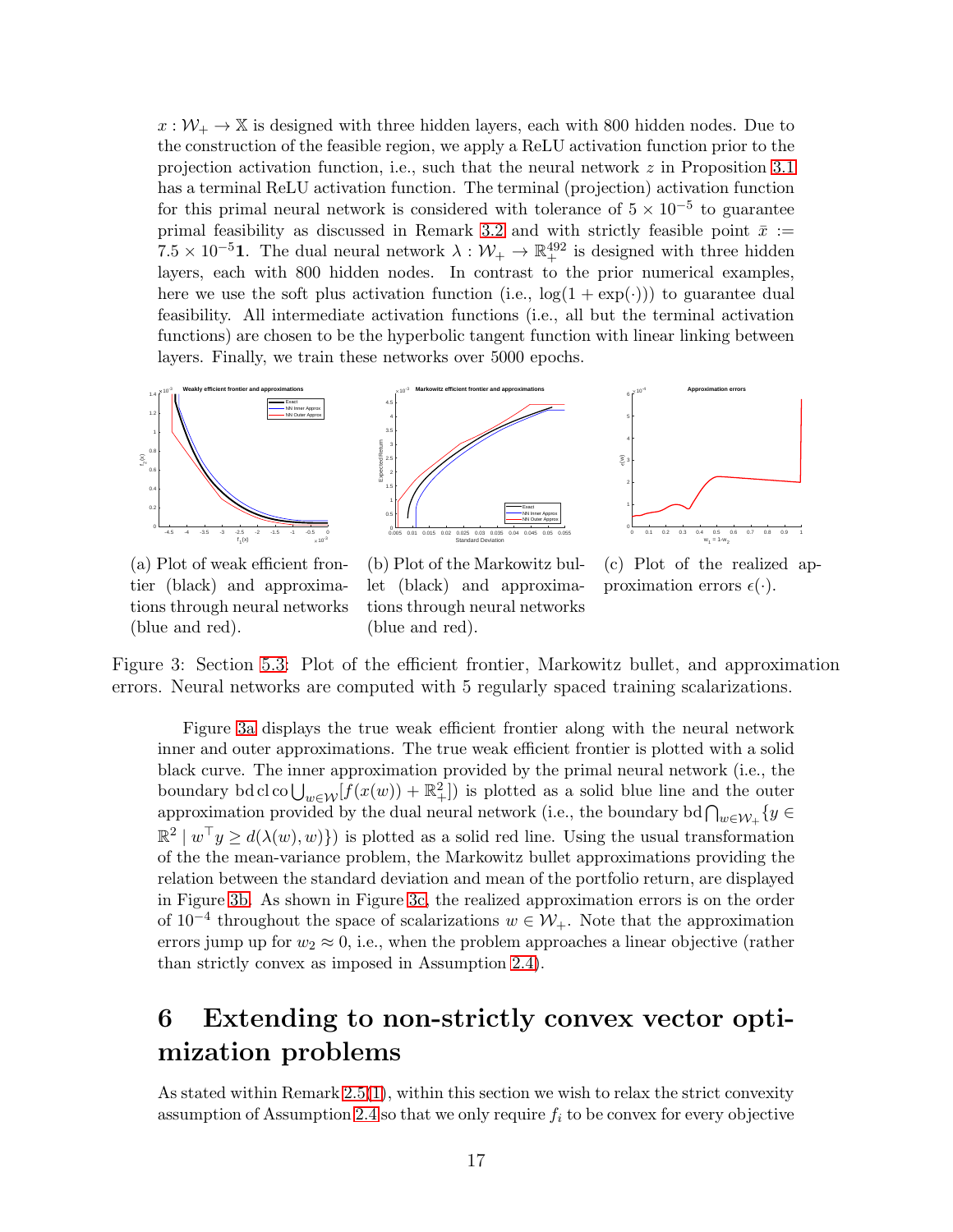function  $i = 1, ..., P$ . That is, consider the convex vector optimization problem [\(P\)](#page-2-2) such that

- $f_i$  are convex and continuously differentiable;
- $g_j$  are convex and continuously differentiable;
- $\bullet$  [\(P\)](#page-2-2) is bounded;
- Slater's condition holds with strictly feasible point  $\bar{x} \in \mathbb{R}^N$ .

With this set of assumptions, which differ from Assumption [2.4](#page-2-4) only through the non-strict convexity of the objective functions, we again consider the weighted-sum scalarization problem [\(wP\)](#page-2-3) and its dual [\(wD\)](#page-4-1).

The impact of the potential non-strict convexity of the objective functions to the machine learning approach can be two-fold.

- In contrast to the simple dual feasibility conditions [\(6\)](#page-4-5) under Assumption [2.4,](#page-2-4) we might need to consider additional implicit dual feasibility conditions to guarantee finiteness of the Lagrange dual function [\(3\)](#page-3-2). As this depends on the particular structure of the considered problem, we will discuss this in more detail in the applications where this issue occurs. The case of linear vector optimization problems are, for instance, discussed in Section [6.1.2](#page-19-0) for the case of linear vector optimization problems.
- The approach considered in Section [3](#page-6-0) needs to be modified as neural networks can be unstable for discontinuous functions (e.g., the universal approximation theorem (Theorem [2.10\)](#page-5-1) only applies for continuous functions). Specifically, due to the possibility of multiplicity of optimizers for convex problems, there may not exist a continuous selector of optimizers.

To address the second point above, the approach taken herein consists of constructing feasible primal and dual neural networks to the original problem [\(P\)](#page-2-2) but where the loss function [\(11\)](#page-8-1) is based on the KKT conditions of the scalarizations of an *augmented* convex vector optimization problem with scalarization

<span id="page-17-0"></span>
$$
\min\left\{(1-\delta)\sum_{i=1}^{P} w_i f_i(x) + \delta \bar{f}(x) \mid x \in \mathbb{X}\right\},\tag{wP}
$$

where  $w \in \mathcal{W}$  with  $\delta \in (0,1)$  small and  $\bar{f} : \mathbb{R}^N \to \mathbb{R}$  strictly convex and continuously differentiable. In particular, setting  $\bar{f}(x) := ||x||_2^2$  implies that the objective of  $\overline{(wP)}$  is strongly convex and thus also strictly convex.

As demonstrated by Proposition [6.1](#page-17-1) below, this augmentation provides a reliable approximation to the solution of the original weighted-sum scalarization [\(wP\)](#page-2-3).

<span id="page-17-1"></span>**Proposition 6.1.** Assume  $X \subseteq \mathbb{R}^N$  is compact and fix  $w \in \mathcal{W}$ . Let  $X^*(w) \subseteq X$  be the set of primal solutions of the scalarization problem  $(wP)$  w.r.t. w. Additionally, let  $\bar{x}^*(w, \delta)$  be the primal solutions of the scalarization problem  $(wP)$  w.r.t. w and  $\delta \in (0,1)$ . Then there exists at least one accumulation point of  $\{\bar{x}^*(w,\delta) \mid \delta \in (0,1)\}$  as  $\delta \searrow 0$  and any such accumulation point is an element of  $X^*(w)$ , i.e.,  $\lim_{\delta \searrow 0} \bar{x}^*(w, \delta) \subseteq$  $X^*(w)$ .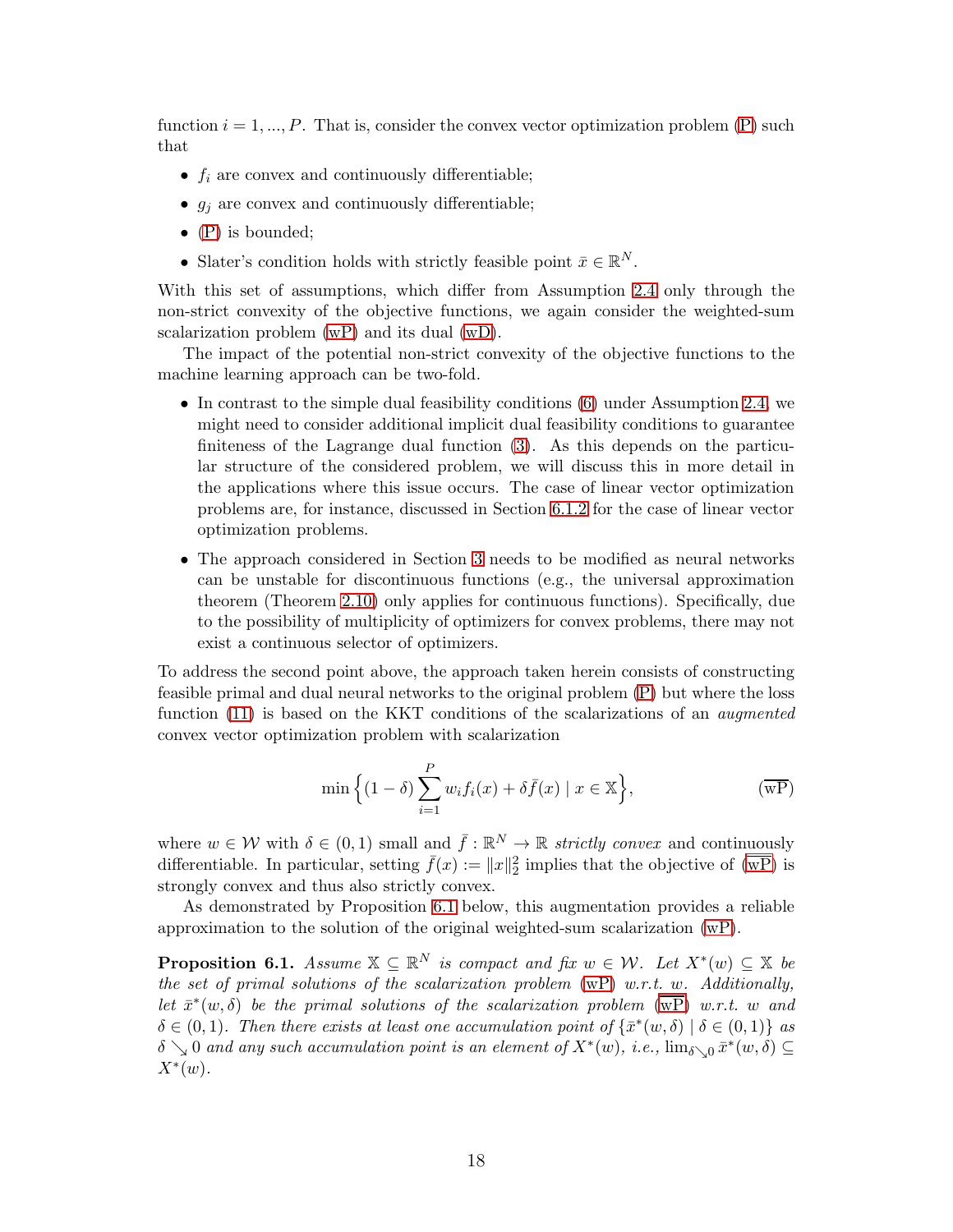*Proof.* Consider the extension of  $(\overline{wP})$  to include  $\delta \in [0, 1)$ , i.e., such that  $(\overline{wP})$  reduces to the original weighted-sum scalarization [\(wP\)](#page-2-3) at  $\delta = 0$ . Let  $\bar{X}^*(w, \delta) \subseteq \mathbb{X}$  denote the set of optimizers for  $\overline{(wP)}$  for any  $\delta \in [0,1)$ , i.e.,

$$
\bar{X}^*(w,\delta) := \begin{cases} X^*(w) & \text{if } \delta = 0\\ \{\bar{x}^*(w,\delta)\} & \text{if } \delta \in (0,1). \end{cases}
$$

By the Berge maximum theorem (see, e.g., [\[1,](#page-25-11) Theorem 17.31]),  $\delta \in [0,1) \mapsto \bar{X}^*(w,\delta)$ is upper continuous. In particular, by the closed graph theorem (see, e.g., [\[1,](#page-25-11) Theorem 17.11]), the graph of  $\delta \in [0,1) \mapsto \overline{X}^*(w,\delta)$  is closed which implies any accumulation point  $\bar{x}^*(w)$  of  $\{\bar{x}^*(w,\delta) \mid \delta \in (0,1)\}\$  as  $\delta \searrow 0$  is an element of  $X^*(w)$ . Finally, since  $\{\bar{x}^*(w,\delta) \mid \delta \in (0,1)\}\subseteq \mathbb{X}$ , there must exist at least one accumulation point as  $\delta \searrow 0.$ □

Remark 6.2. Under suitable additional assumptions for the uniqueness of the dual solution  $\bar{\lambda}^*(w,\delta)$  to the Lagrange dual problem of  $\overline{(wP)}$ , a comparable statement to Proposition [6.1](#page-17-1) can be given for  $\bar{\lambda}^*(w, \delta) \to \lambda^*(w)$ .

To demonstrate this approach, we will first illustrate the exact construction for a generic linear vector optimization problems (LVOP) in Section [6.1](#page-18-0) along with a simple numerical example in that setting. We will then consider in Section [6.2](#page-22-0) a version of the mean-risk problem to present a separate, practical problem from financial applications.

#### <span id="page-18-0"></span>6.1 Linear vector optimization problems

Consider the generic inequality-constrained LVOP

$$
\min\{Cx \mid Ax \le b\}
$$

for  $C \in \mathbb{R}^{P\times N}$ ,  $A \in \mathbb{R}^{M\times N}$ ,  $b \in \mathbb{R}^{M}$ . That is,  $\mathbb{X} := \{x \in \mathbb{R}^{N} \mid Ax \leq b\}$ .<sup>[4](#page-18-1)</sup> By construction, this is a CVOP that is not strictly convex. We will use this problem to illustrate the modifications that are necessary to formalize the neural network approach provided within Section [3](#page-6-0) to guarantee the inner and outer approximation results provided within Section [4.](#page-9-0) Briefly, the idea is to construct primal and dual feasible neural networks to the LVOP that approximate the solution to a closely related *strictly* convex CVOP.

Using this LVOP, let us construct our primal and dual neural networks followed by a discussion of the necessary changes to the loss function for training purposes. We wish to note that the inner and outer approximation results provided within Section [4](#page-9-0) can be applied to the constructions provided within this section without modification.

#### <span id="page-18-2"></span>6.1.1 Primal feasible neural network

Consider the weighted-sum scalarization problem

$$
\min \{ w^\top C x \mid Ax \le b \}
$$

<span id="page-18-1"></span><sup>&</sup>lt;sup>4</sup>Equality constraints can be included as discussed within Remark [2.5\(](#page-3-0)[2\)](#page-3-1).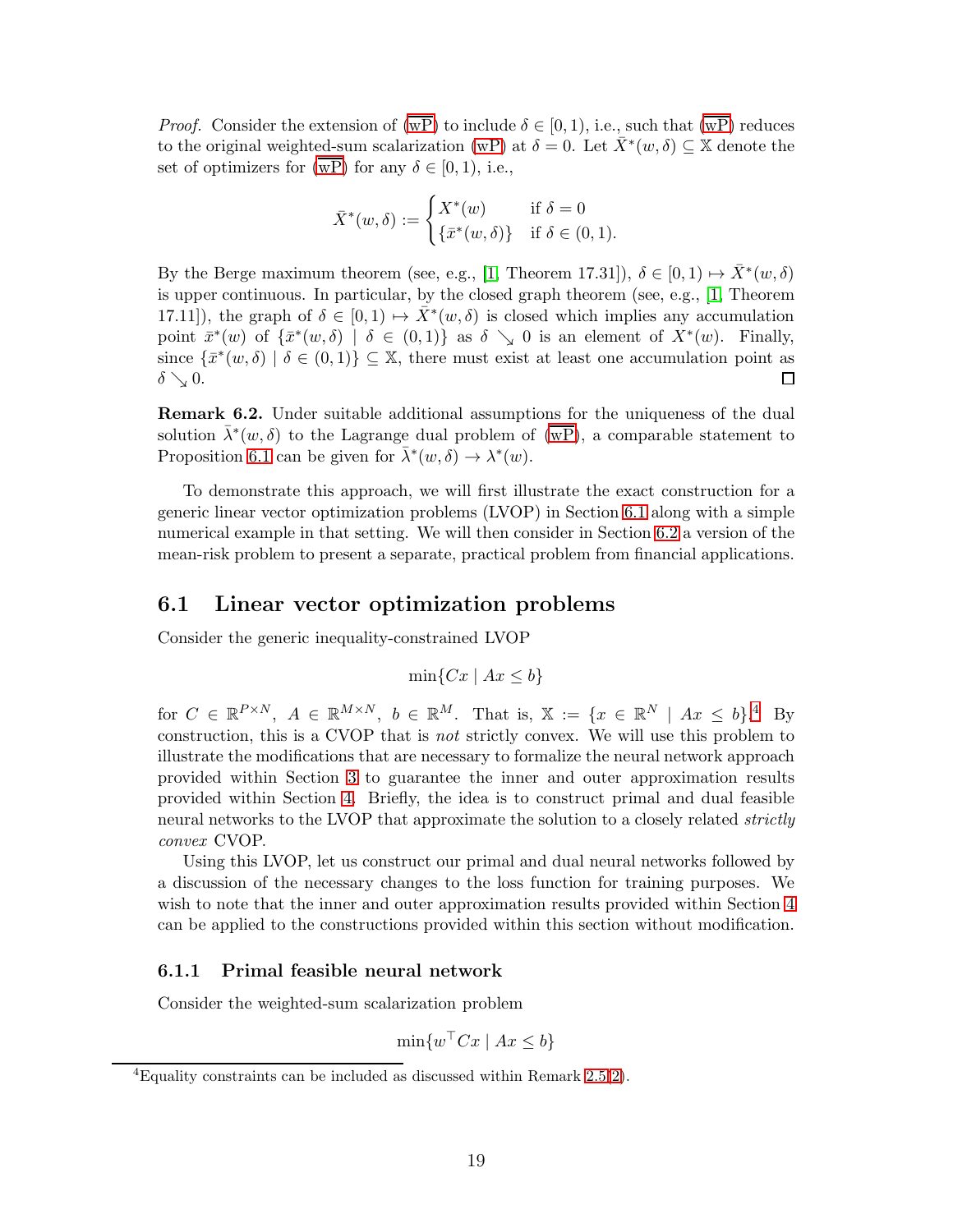for  $w \in \mathcal{W}$ . Herein we construct the primal feasible neural network  $x : \mathcal{W} \to \mathbb{X}$ exactly as in Section [3.1](#page-6-1) and, specifically, as detailed in Proposition [3.1.](#page-7-1) That is, let  $z: \mathcal{W} \to \mathbb{R}^N$  define an arbitrary neural network. Let  $x: \mathcal{W} \to \mathbb{R}^N$  such that

$$
x(w) := (1 - t^*(z(w)))z(w) + t^*(z(w))\overline{x}
$$

where  $t^* : \mathbb{R}^N \to [0,1]$  is defined as in [\(10\)](#page-7-2).

#### <span id="page-19-0"></span>6.1.2 Dual feasible neural network

Consider the Lagrange dual problem to the weighted-sum scalarization problem w.r.t.  $w \in \mathcal{W}$ . Herein we need to be careful with the domain of the Lagrange dual function  $d: \mathbb{R}^M \times \mathcal{W} \to \mathbb{R}$ ; specifically, we can explicitly compute d as

$$
d(\lambda, w) := \inf_{x \in \mathbb{R}^N} \left[ w^\top C x + \lambda^\top (Ax - b) \right] = \begin{cases} -b^\top \lambda & \text{if } A^\top \lambda = -C^\top w \\ -\infty & \text{else} \end{cases}
$$

for any  $\lambda \in \mathbb{R}^M$ ,  $w \in \mathcal{W}$ . Therefore the dual problem includes the additional equality constraint  $A^{\dagger} \lambda = -C^{\dagger} w$ , i.e., [\(wD\)](#page-4-1) can be specified as

$$
\max\{-b^{\top}\lambda \mid A^{\top}\lambda = -C^{\top}w, \lambda \in \mathbb{R}_{+}^{M}\}.
$$

For notational simplicity, define  $\Lambda(w) := \{ \lambda \in \mathbb{R}^M \mid -\lambda \in -\mathbb{R}^M_+, A^\top \lambda = -C^\top w \}$  to provide the set of feasible dual solutions  $\lambda$ .

<span id="page-19-1"></span>**Assumption 6.3.** There exists a strictly feasible point  $\bar{\lambda}(w) \in \Lambda(w)$  for every  $w \in \mathcal{W}$ . That is,  $A^{\top} \overline{\lambda}(w) = -C^{\top}w$  with  $\overline{\lambda}(w) \in \mathbb{R}^M_{++}$  for every  $w \in \mathcal{W}$ .

<span id="page-19-2"></span>**Remark 6.4.** A strictly feasible dual point  $\bar{\lambda}(w) \in \Lambda(w)$  can be found by solving the linear program

$$
\bar{\lambda}(w) \in \arg\min \{ \sum_{i=1}^{M} \lambda_i \mid -\lambda + \bar{\epsilon} \in -\mathbb{R}_+^M, A^\top \lambda = -C^\top w \}
$$

for some  $\bar{\epsilon} \in \mathbb{R}_{++}^M$ . Due to the existence of a strictly feasible point (Assumption [6.3\)](#page-19-1), so long as  $\bar{\epsilon}$  is set small enough, this problem will be feasible.

Herein our goal is to formulate a neural network  $\lambda : \mathcal{W} \to \mathbb{R}^M$  that is dual feasible, i.e.,  $\lambda(w) \in \Lambda(w)$  for every  $w \in \mathcal{W}$ . Let  $\bar{\lambda}(w) \in \Lambda(w)$  define a *strictly* feasible point for every  $w \in \mathcal{W}$  as given in Assumption [6.3.](#page-19-1) As discussed within Remark [2.5\(](#page-3-0)[2\)](#page-3-1), we want to consider a reformulation of  $\Lambda(w)$  to eliminate the need for the equality constraints so that this set takes the general form of X. Specifically, let  $(A^{\top})_{\perp} \in \mathbb{R}^{M \times (M-N)}$ provide a basis for the null space of  $A^{\top}$  (assuming  $A^{\top}$  has full rank). Then  $\Lambda(w)$  can be reformulated without the equality constraint as

$$
\Lambda(w) = \{ (A^\top)_{\perp} z + \bar{\lambda}(w) \mid -[(A^\top)_{\perp} z - \bar{\lambda}(w)] \leq \mathbf{0}, \ z \in \mathbb{R}^{M-N} \}.
$$

Within the following proposition, we construct an analog of Proposition [3.1](#page-7-1) for this dual feasibility constraint.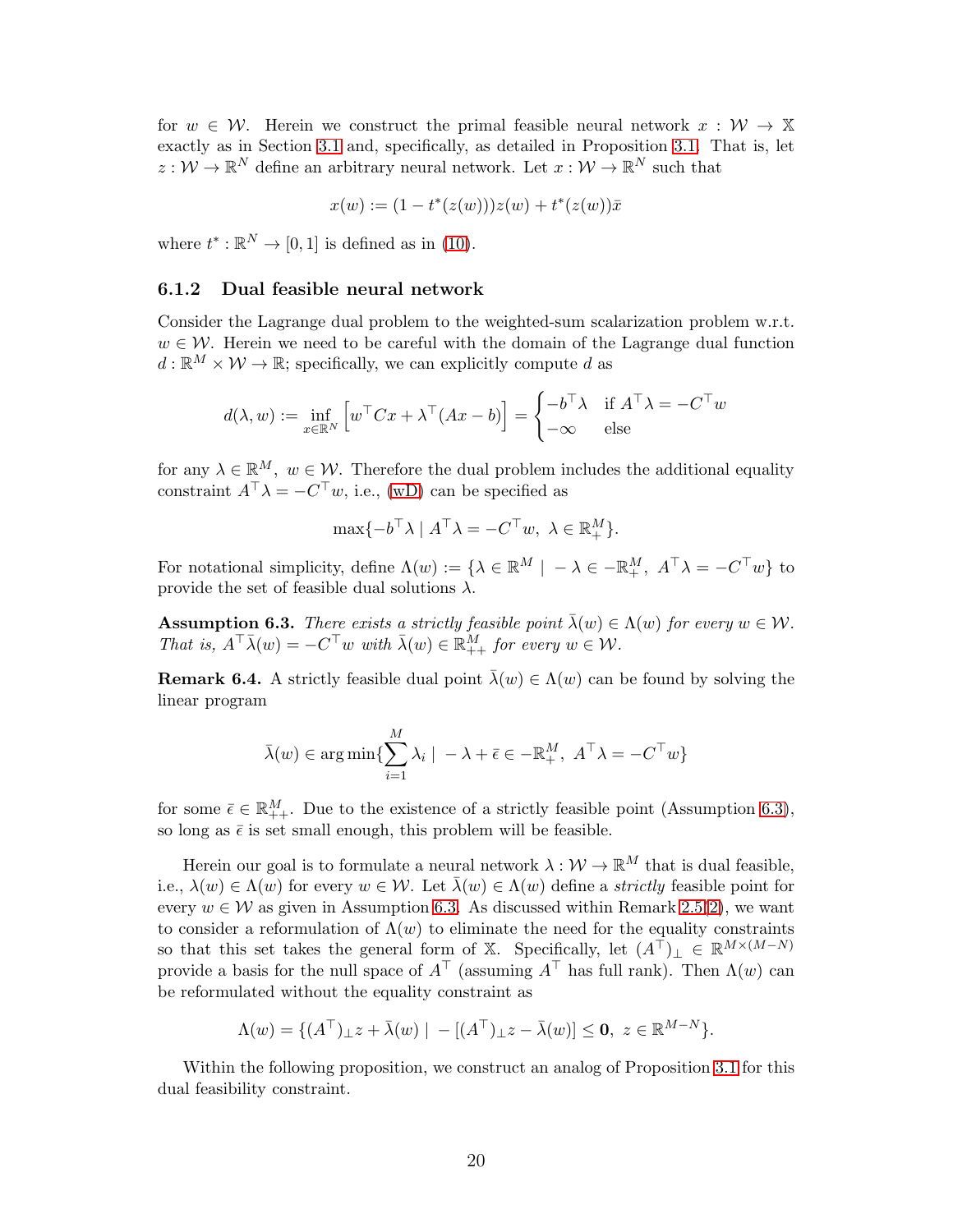**Proposition 6.5.** Let  $z : W \to \mathbb{R}^{M-N}$  define an arbitrary neural network. Let  $\lambda$ :  $W \to \mathbb{R}^M$  such that

$$
\lambda(w) := (1 - \bar{t}^*((A^\top)_\perp z(w) + \bar{\lambda}(w), \bar{\lambda}(w)))(A^\top)_\perp z(w) + \bar{y}(w),
$$
  

$$
\bar{t}^*(\hat{z}, \bar{\lambda}) := \max_{j=1,\dots,M} \left\{ \frac{\hat{z}_j^-}{\hat{z}_j^- + \bar{\lambda}_j} \right\},
$$

where  $\bar{t}^*(\hat{z}, \bar{\lambda}) = 0$  if  $\hat{z}_j \geq 0$  for every  $j = 1, ..., M$  and  $\bar{\lambda}: \mathcal{W} \to \mathbb{R}^M$  provides a strictly feasible point for any  $w \in \mathcal{W}$ . Then  $\lambda(w) \in \Lambda(w)$  for every  $w \in \mathcal{W}$ .

Due to the similarity of this proposition to Proposition [3.1](#page-7-1) we skip the proof of it here.

#### 6.1.3 Loss function

Consider now the modified weighted-sum scalarization problem  $(\overline{wP})$  with fixed weight  $\delta \in (0,1)$ . An application of Theorem [2.6](#page-4-6) implies that  $(\bar{x}^*(w,\delta), \bar{\lambda}^*(w,\delta)) \in \mathbb{R}^N$  ×  $\mathbb{R}^M$  are a pair of primal  $(\bar{x}^*(w,\delta))$  and dual  $(\bar{\lambda}^*(w,\delta))$  solutions of the scalarization problem  $(\overline{wP})$ , respectively its Lagrange dual problem, w.r.t.  $w \in W$  and  $\delta \in (0,1)$  if and only if they jointly satisfy the KKT conditions

$$
0 = (1 - \delta)C^{\top}w + \delta \nabla \bar{f}(\bar{x}^*(w, \delta)) + A^{\top} \bar{\lambda}^*(w, \delta)
$$
  
\n
$$
b \geq A\bar{x}^*(w, \delta)
$$
  
\n
$$
0 \leq \bar{\lambda}^*(w, \delta)
$$
  
\n
$$
0 = \bar{\lambda}_i^*(w, \delta)[A\bar{x}^*(w, \delta) - b]_i \quad i = 1, ..., m.
$$

Note that the primal and dual feasibility constraints of the original, unmodified, scalarization problems  $(wP)$  are included in those of the modified scalarization problem  $(wP)$ . Thus, the neural networks  $(x(\cdot), \lambda(\cdot))$  constructed in Sections [6.1.1](#page-18-2) and [6.1.2](#page-19-0) from the original, unmodified, scalarization problem [\(wP\)](#page-2-3) are automatically also feasible for the modified problem [\(wP\)](#page-17-0). Hence, the only difference in methodology is to use the loss function of the modified problem  $(\overline{wP})$  instead of the original loss function [\(11\)](#page-8-1) of problem [\(wP\)](#page-2-3). The loss function based on the KKT conditions of the modified problem  $\overline{(wP)}$  can be constructed in analogy to Section [3.3](#page-8-0) as

$$
L(x(\cdot),\lambda(\cdot);\eta) := \sum_{k=1}^K \left( \begin{array}{c} \|(1-\delta)C^\top w_k + \delta \nabla \bar{f}(x(w_k)) + A^\top \lambda(w_k) \|_2^2 \\ + \eta \|\operatorname{diag}(\lambda(w_k)) [Ax(w_k) - b] \|_2^2 \end{array} \right).
$$

Recall from Proposition [6.1](#page-17-1) that for  $\delta \in (0,1)$  small enough, if the loss of the neural networks is small enough, we can confidently conclude that the obtained solutions  $(\bar{x}^*(\cdot,\delta),\bar{\lambda}^*(\cdot,\delta))$  are "close" to the true solutions of [\(wP\)](#page-2-3).

#### 6.1.4 Inner and outer approximations

Following the construction of the primal and dual neural networks for the LVOP, we want to comment on the inner and outer approximations as presented in Section [4.](#page-9-0) Formally, the approximation results of Section [4](#page-9-0) follow directly from feasibility (both primal and dual feasibility) and strong duality. As we recover feasibility of our neural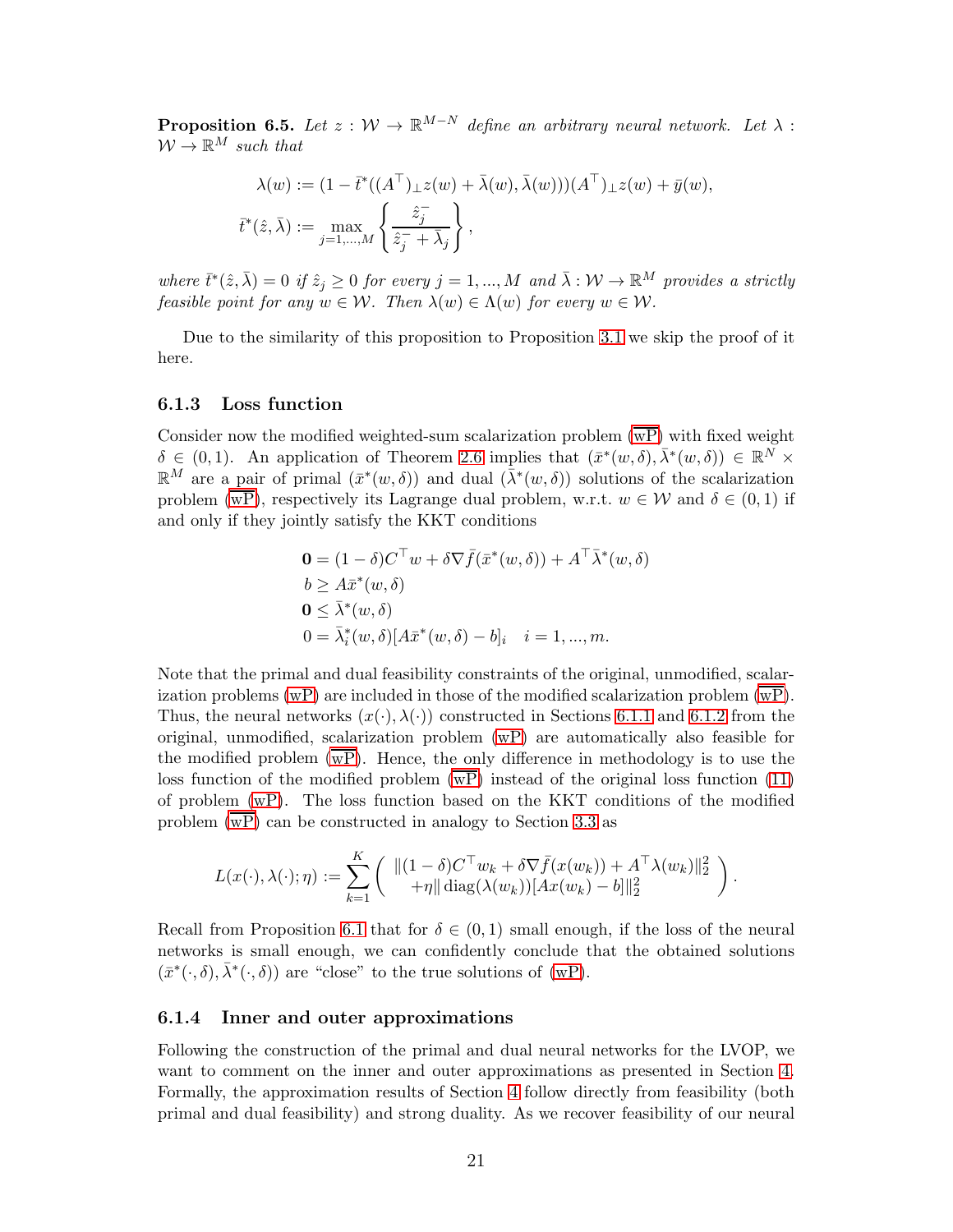networks, and strong duality still holds due to Slater's condition, no modifications are necessary to recover these approximations. In particular, the primal neural network  $x: \mathcal{W} \to \mathbb{R}^N$  provides an inner approximation and the dual neural network  $\lambda: \mathcal{W} \to$  $\mathbb{R}^M$  provides an outer approximation of the upper set  $\mathcal P$  via the relation

$$
\operatorname{cloc} \bigcup_{w \in \mathcal{W}} \left[ Cx(w) + \mathbb{R}^P_+ \right] \subseteq \mathcal{P} \subseteq \bigcap_{w \in \mathcal{W}} \left\{ y \in \mathbb{R}^P \mid w^\top y \geq -b^\top \lambda(w) \right\}.
$$

#### 6.1.5 Discussion and numerical results

Consider now the bi-objective  $(P = 2)$  LVOP with  $N = 2$  decision variables and  $M = 5$ inequality constraints constructed by

$$
C := \begin{pmatrix} 1 & 0 \\ 0 & 1 \end{pmatrix}, \quad A := \begin{pmatrix} -2 & -1 \\ -1 & -2 \\ 1 & 1 \\ -1 & 0 \\ 0 & -1 \end{pmatrix}, \quad \text{and} \quad b := \begin{pmatrix} -2 \\ -2 \\ 6 \\ 0 \\ 0 \end{pmatrix}.
$$

To place it within the strictly convex setting, we introduce the augmented form with  $\bar{f}(x) := \|x\|_2^2$  included with constant weight  $\delta = 10^{-4}$ .

As in Section [5,](#page-11-0) the neural networks for this example were computed with PyTorch on a local machine using the Adam optimizer with learning rate 10−<sup>4</sup> . Here, we weight the complimentary slackness condition [\(7\)](#page-4-3) with  $\eta = 10^{-4}$  so that the first-order condition error [\(4\)](#page-4-2) and complimentary slackness error are, initially, of the same order of magnitude. We train these neural networks for 500 epochs. We wish to note that all other hyperparameters – except the terminal activation functions as presented within this section – are chosen arbitrarily and were not found via, e.g., a grid search.

Specifically, we have two neural networks to design: the primal  $(x : \mathcal{W} \to \mathbb{R}^2)$  and dual  $(\lambda : \mathcal{W} \to \mathbb{R}^5)$  neural networks. The primal neural network x is designed with four hidden layers, each with 1200 hidden nodes; the terminal (projection) activation function is considered with a tolerance of  $5 \times 10^{-5}$  to guarantee primal feasibility as discussed in Remark [3.2](#page-7-3) and with strictly feasible point  $\bar{x} := 1$ . The dual neural network  $\lambda$  is designed with three hidden layers, each with 1500 hidden nodes. The terminal (projection) activation function is considered with a tolerance of  $5 \times 10^{-5}$ to guarantee dual feasibility as discussed in Remark [3.2](#page-7-3) and with strictly feasible points  $\bar{\lambda}: \mathcal{W} \to \mathbb{R}^M$  constructed via the linear programming approach outlined within Remark [6.4](#page-19-2) with  $\bar{\epsilon} := 5 \times 10^{-3} \times 1$ . All intermediate activation functions (i.e., all but the terminal activation functions) are chosen to be the hyperbolic tangent function with linear linking between layers.

Figure [4a](#page-22-1) displays the true weak efficient frontier along with the neural network inner and outer approximations. The true weak efficient frontier is plotted with a solid black curve. The inner approximation provided by the primal neural network (i.e., the boundary bd cl co  $\bigcup_{w \in \mathcal{W}}[Cx(w) + \mathbb{R}^2_+]$  is plotted as a solid blue line and the outer approximation provided by the dual neural network (i.e., the boundary bd  $\bigcap_{w \in \mathcal{W}} \{y \in \mathbb{R}^3 \mid \mathbb{R}^3 \leq \mathbb{R}^3 \mid \mathbb{R}^3 \leq \mathbb{R}^3 \}$  $\mathbb{R}^2 \mid w^\top y \geq -b^\top \lambda(w)$  is plotted as a solid red line. Immediately noticeable, the neural network approximations almost completely overlap with each other and, in particular, capture the vertices of the true weak efficient frontier. The errors  $\epsilon(w)$  can be directly seen in Figure [1d](#page-12-0) which displays the data in a logarithmic scale. For these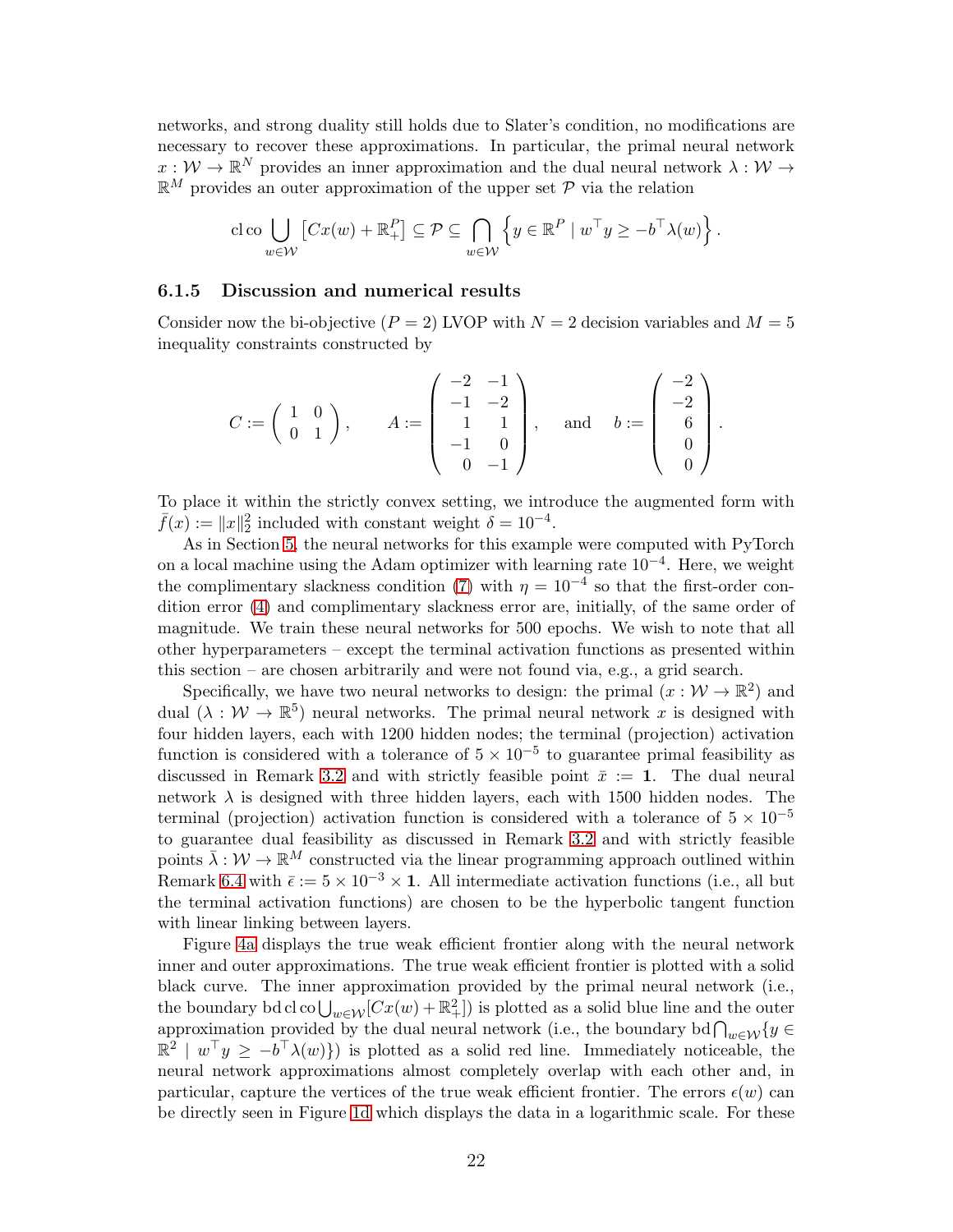scalarizations, the original neural network approaches provide relatively high errors (see the blue line "NN Error"). However, when using the realizations of the neural network approximation – the convex hull in the inner approximation and the intersection in the outer approximation as provided in Lemma [4.1](#page-9-1) – these errors drop significantly with most scalarizations having errors around 10−<sup>2</sup> . Further, we wish to remind the reader that the neural networks were trained without hyperparameter tuning and, as such, the errors  $\epsilon(w)$  for the machine learning approach can be further improved.

<span id="page-22-1"></span>

(a) Plot of weak efficient frontier (black) and approximations through neural networks (blue and red).

(b) Plot of approximation errors  $\epsilon(\cdot)$  in logscale so that the neural network (blue) and realized approximations (red) provide  $\epsilon(\cdot)$ inner approximations.

Figure 4: Section [6.1:](#page-18-0) Plot of the efficient frontier and approximation errors. Neural networks are computed with the 20 regularly spaced training scalarizations.

### <span id="page-22-0"></span>6.2 Mean-risk problem

Herein we want to revisit a practical example by studying the mean-risk problem in finance with dynamic trading. Similar to the mean-variance problem presented within Section [5.3,](#page-15-0) this is a bi-objective problem that allows for easy visualization of the optimal portfolio. However, in contrast to the mean-variance problem, herein we consider risk as measured by the entropic risk measure [\[12,](#page-25-12) Example 4.34]. We will present this problem with no-short selling allowed, i.e., the investor can only purchase assets for her portfolio. To simplify this setting we will consider a market with  $S = 2$ assets only: asset 0 is the cash asset and is worth \$1 throughout; asset 1 is a risky stock whose value fluctuates (with equal up or down probability) according to the Cox-Ross-Rubinstein binomial tree [\[6\]](#page-25-13) with  $T = 2$  time steps and volatility  $\sigma^2 = 0.05$  as depicted in Figure [5a.](#page-24-0)

Within this setting, the investor is optimizing over 6 variables – investments in each asset at time 0 and in each asset in either state at time 1. Let  $\hat{x} = (\hat{x}_{0,0}, \hat{x}_{0,1}, \hat{x}_{1,0}^U, \hat{x}_{1,1}^U, \hat{x}_{1,0}^D, \hat{x}_{1,1}^D) \in$  $\mathbb{R}^6$  provide the investments at times 0, 1 and in assets 0, 1. The investor is seeking to maximize her expected return and minimize her entropic risk at time  $T = 2$ , i.e.,

$$
f_1(\hat{x}) = -\frac{1}{2} \left[ \left( \hat{x}_{1,0}^U + \frac{S_2^{UU} + S_2^{UD}}{2} \hat{x}_{1,1}^U \right) + \left( \hat{x}_{1,0}^D + \frac{S_2^{UD} + S_2^{DD}}{2} \hat{x}_{1,1}^D \right) \right]
$$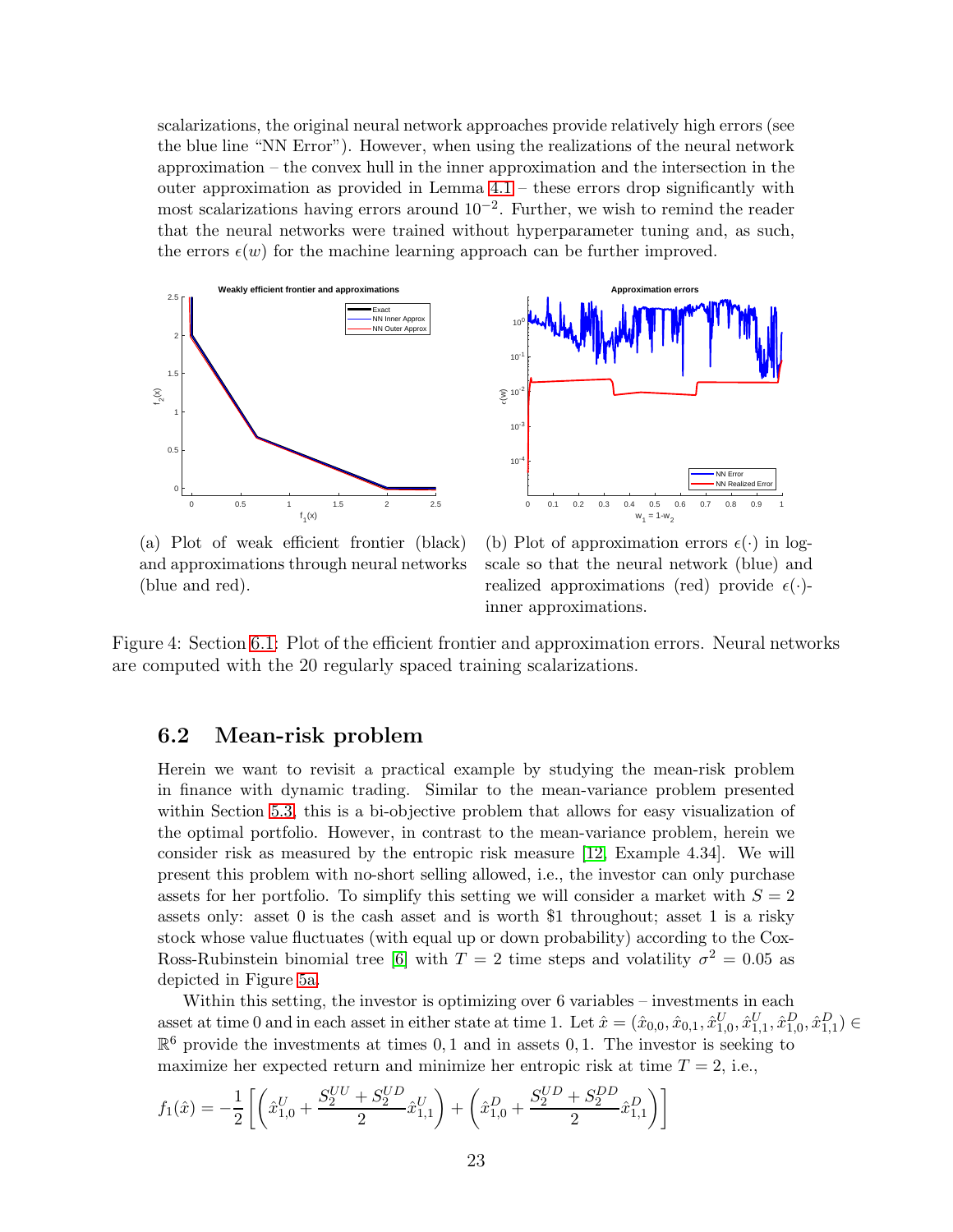$$
f_2(\hat{x}) = \frac{1}{\alpha} \log \left( \frac{1}{4} \left[ e^{-\alpha [\hat{x}_{1,0}^{U} + S_2^{UU}\hat{x}_{1,1}^U]} + e^{-\alpha [\hat{x}_{1,0}^{U} + S_2^{UD}\hat{x}_{1,1}^U]} + e^{-\alpha [\hat{x}_{1,0}^{D} + S_2^{UD}\hat{x}_{1,1}^D]} + e^{-\alpha [\hat{x}_{1,0}^{D} + S_2^{DD}\hat{x}_{1,1}^D]} \right) \right)
$$

for risk-aversion parameter  $\alpha > 0$ . Herein we will consider  $\alpha = 1/2$  chosen arbitrarily. As this problem is convex, but not strictly convex, we augment this problem with a 3rd objective function:  $f_3(\hat{x}) = ||\hat{x}||_2^2$  which is always included with weight  $\delta = 10^{-4}$ .

Due to the no-short selling constraint, the investor is constrained by  $M = S$  inequality constraints  $g(\hat{x}) = -\hat{x} \in \mathbb{R}^6$ . In addition to these inequality constraints, this constructed dynamic portfolio is required to satisfy self-financing conditions with initial wealth  $W = 10$  such that

$$
W = \hat{x}_{0,0} + S_0 \hat{x}_{0,1}
$$
  
\n
$$
0 = (\hat{x}_{0,0} + S_1^U \hat{x}_{0,1}) - (\hat{x}_{1,0}^U + S_1^U \hat{x}_{1,1}^U)
$$
  
\n
$$
0 = (\hat{x}_{0,0} + S_1^D \hat{x}_{0,1}) - (\hat{x}_{1,0}^D + S_1^D \hat{x}_{1,1}^D).
$$

As discussed within Sections [2.1](#page-2-0) and [5.3,](#page-15-0) we consider the modification of this problem to guarantee these equality constraints are satisfied. Denote these self-financing constraints by  $A\hat{x} = (W, 0, 0)^\top$ ; then we consider  $N = 3$  variables with  $\hat{x} := A_\perp x + \tilde{x}$  for  $x \in \mathbb{R}^N$  with  $A_{\perp} \in \mathbb{R}^{6 \times 3}$  and  $\tilde{x} := \frac{W}{2} \mathbf{1} \in \mathbb{R}^6$ .

To consider the outer approximation, we need to consider the Lagrange dual function  $d : \mathbb{R}^6 \times \mathcal{W} \to \mathbb{R}$  of the weighted-sum scalarizations (prior to augmentation). For this mean-risk problem, the Lagrange dual function does not have a closed form solution, rather it is computed by solving the unconstrained problem

$$
d(\lambda, w) := \inf_{x \in \mathbb{R}^3} \left[ w^\top f(A_\perp x + \tilde{x}) - \lambda^\top (A_\perp x + \tilde{x}) \right]
$$

for any  $\lambda \in \mathbb{R}^3$  and  $w \in \mathcal{W}$ .

With this setting, we have two neural networks to design: the primal  $(x : \mathcal{W} \to \mathbb{R}^3)$ and dual  $(\lambda : \mathcal{W} \to \mathbb{R}^6)$  neural entworks. The primal neural network x is designed with three hidden layers, each with 800 hidden nodes; the terminal (projection) activation function is considered with a tolerance of  $5 \times 10^{-5}$  to guarantee primal feasibility as discussed in Remark [3.2](#page-7-3) and with strictly feasible point  $\bar{x} := \mathbf{0} \in \mathbb{R}^3$ . The dual neural network  $\lambda$  is designed with three hidden layers, each with 800 hidden nodes. The terminal ReLU activation function is used to guarantee dual feasibility. All intermediate activation functions (i.e., all but the terminal activation functions) are chosen to be the hyperbolic tangent function with linear linking between layers. As with the prior examples, the neural networks herein are computed with PyTorch on a local machine using the Adam optimizer with learning rate  $10^{-4}$ . Here, we weight the complimentary slackness condition [\(7\)](#page-4-3) with  $\eta = 10$ . We train these neural networks for 2000 epochs over 4 training points  $\{(0,1)^\top, (\frac{1}{3})^\top\}$  $\frac{1}{3}, \frac{2}{3}$  $(\frac{2}{3})^{\top}, (\frac{2}{3})^{\top}$  $\frac{2}{3}, \frac{1}{3}$  $\frac{1}{3}$ ,  $(1,0)$  }. We wish to note that all other hyperparameters – except the terminal activation functions discussed previously – are chosen arbitrarily and were not found via, e.g., a grid search.

Figure [5b](#page-24-0) displays the true weak efficient frontier along with the neural network inner and outer approximations. The true weak efficient frontier is plotted with a solid black curve. The inner approximation provided by the primal neural network (i.e., the boundary bd cl co  $\bigcup_{w\in\mathcal{W}}[f(x(w))+\mathbb{R}^2_+]$  is plotted as a solid blue line and the outer approximation provided by the dual neural network (i.e., the boundary bd  $\bigcap_{w \in \mathcal{W}} \{y \in \mathbb{R}^3 \mid \mathbb{R}^3 \mid \mathbb{R}^3 \mid \mathbb{R}^3 \leq \mathbb{R}^3\}$  $\mathbb{R}^2 \mid w^\top y \ge d(\lambda(w), w)$  is plotted as a solid red line. In this scenario, the dual neural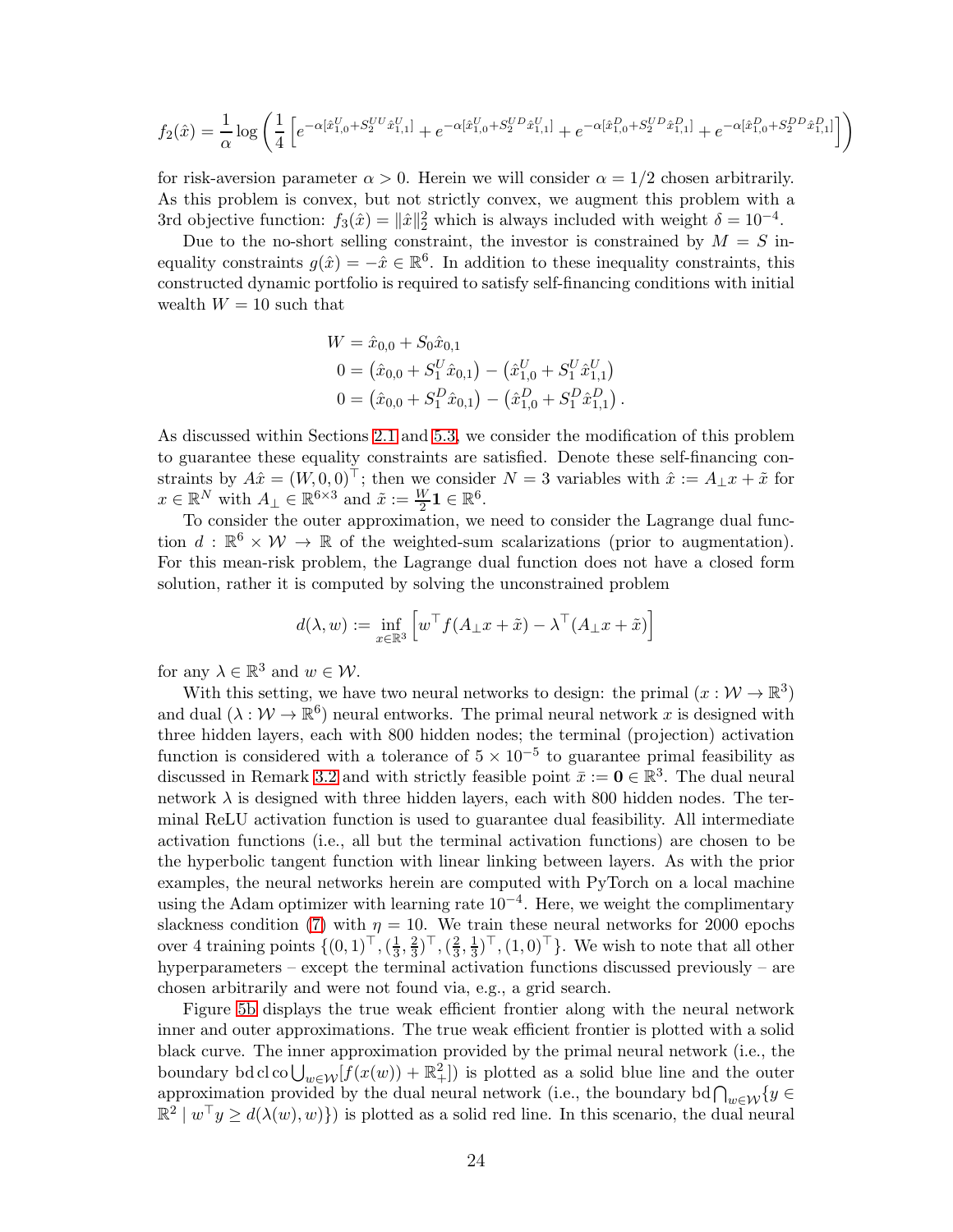<span id="page-24-0"></span>

0 0.2 0.4 0.6 0.8 1<br> $w_1 = 1-w_2$ 10-5 10-4  $10^{-3}$  $10^{-2}$ 10-1  $\widehat{\bm{z}}$ **Approximation errors**

(a) Depiction of the price process as a tree. All transitions occur with probability 50%.

(b) Plot of weak efficient frontier (black) and approximations through neural networks (blue and red).

(c) Plot of the realized approximation errors  $\epsilon(\cdot)$ .

Figure 5: Section [6.2:](#page-22-0) Plot of the market model, efficient frontier, and approximation errors. Neural networks are computed with 4 regularly spaced training scalarizations.

network uniformly provide the zero output, i.e.,  $\lambda \equiv 0$ . We conjecture this occurs because the true dual value  $\lambda^*(w)$  is nearly identically 0 throughout, and only deviates when  $w_1 \approx 1$  or  $w_2 \approx 0$  with  $\lambda^*((1,0)) \approx (0.0257, 0, 0.0126, 0, 0.0126, 0)^\top$ . This can be observed with the strong fit of the outer approximation except in the upper left corner of Figure [5b.](#page-24-0) The strength of these approximations can further be seen in Figure [5c](#page-24-0) where the errors  $\epsilon(w)$  are plotted directly in a logarithmic scale. With an improvement in the dual neural network to capture behavior for high values of  $w_1$ , we would expect these approximation errors to remain on the order of  $10^{-3}$  or below. We again wish to remind the reader that the neural network architectures considered herein were chosen arbitrarily and not as the result of hyperparameter tuning.

## 7 Conclusion

Within this work we proposed a neural network architecture that provides inner and outer approximations of the weakly efficient frontier for convex vector optimization problems. Through the use of the dual of the scalarization, we provided a functional of the primal and dual neural networks which provides an upper bound to the error of the inner approximation at each point on the weakly efficient frontier. To demonstrate the ability of the proposed method for large-scale problems, we computed the approximations of the efficient frontiers for multiple convex vector optimization problems.

We wish to conclude with an extension to this methodology which we believe would be of great interest. Within this work, only the final activation function was investigated. We did not explore the impact of different intermediate layer and activation function structures. Optimizing this structure can reduce the size of the realized errors and improve the approximations. We propose investigating such a hyperparameter optimization for specific classes of problems, e.g., for quadratic vector optimization as analytical structures are most likely to be tractable.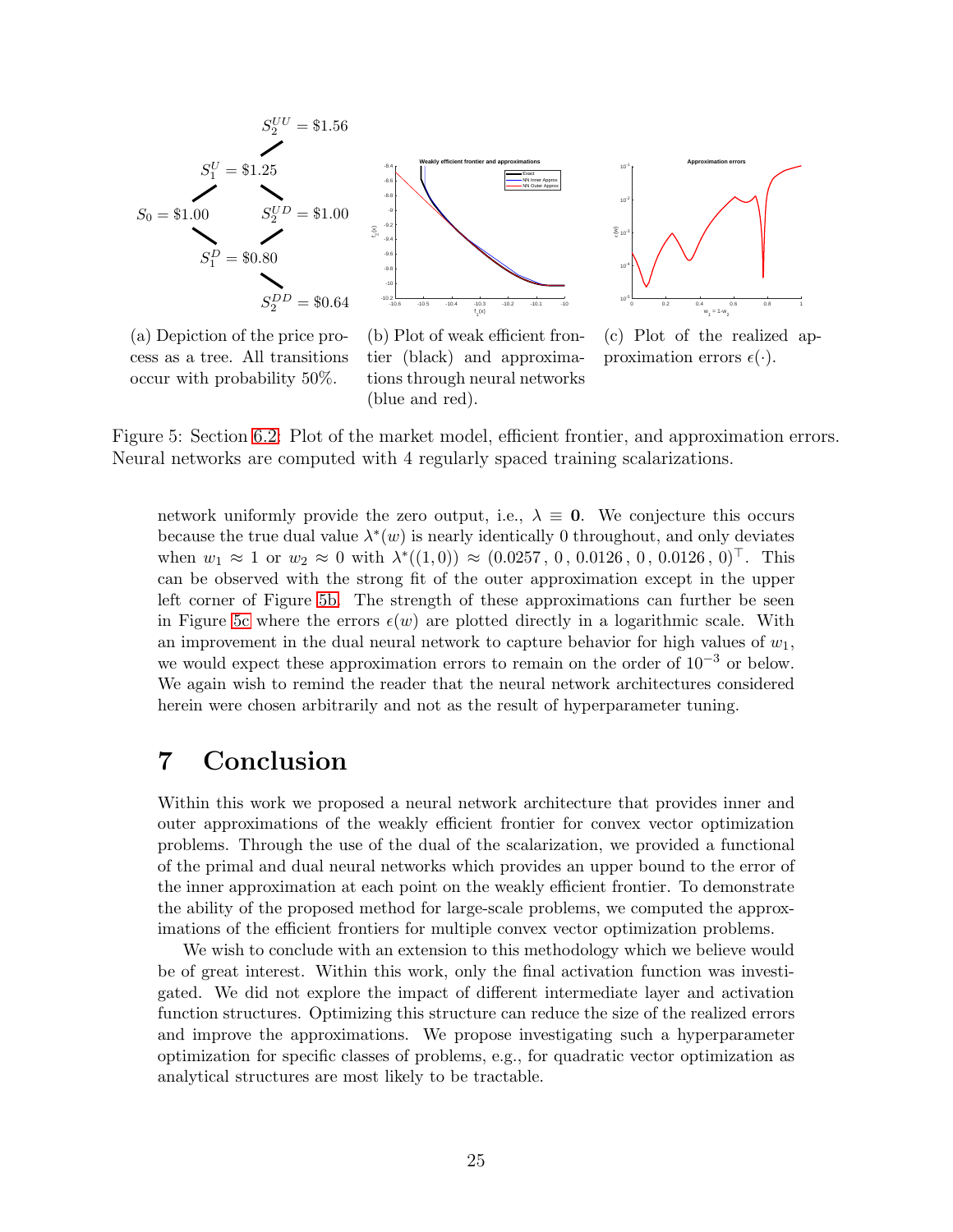# 8 Acknowledgement

We would like to thank Gabriele Eichfelder for her very helpful comments on an earlier version of this paper.

# <span id="page-25-11"></span>References

- <span id="page-25-3"></span>[1] Charalambos D Aliprantis and Kim C Border. Infinite Dimensional Analysis: A Hitchhiker's Guide. Springer, 2007.
- [2] Harold Benson. An outer approximation algorithm for generating all efficient extreme points in the outcome set of a multiple objective linear programming problem. Journal of Global Optimization, 13(1):1–24, 1998.
- <span id="page-25-2"></span>[3] V Bhaskar, Santosh K Gupta, and Ajay K Ray. Applications of multiobjective optimization in chemical engineering. Reviews in chemical engineering,  $16(1):1-54$ , 2000.
- <span id="page-25-8"></span><span id="page-25-1"></span>[4] Stephen Boyd and Lieven Vandenberghe. Convex Optimization. Cambridge University Press, 2004.
- [5] Alex Cassidy, Zachary Feinstein, and Arye Nehorai. Risk measures for power failures in transmission systems. Chaos: An Interdisciplinary Journal of Nonlinear Science, 26(11):113110, 2016.
- <span id="page-25-13"></span><span id="page-25-5"></span>[6] John C Cox, Stephen A Ross, and Mark Rubinstein. Option pricing: A simplified approach. Journal of financial Economics, 7(3):229–263, 1979.
- [7] Daniel Dörfler, Andreas Löhne, Christopher Schneider, and Benjamin Weißing. A Benson-type algorithm for bounded convex vector optimization problems with vertex selection. Optimization Methods and Software, pages 1–21, 2021.
- <span id="page-25-4"></span>[8] Matthias Ehrgott, Lizhen Shao, and Anita Schöbel. An approximation algorithm for convex multi-objective programming problems. Journal of Global Optimization,  $50(3):397-416$ ,  $2011$ .
- <span id="page-25-10"></span>[9] Gabriele Eichfelder and Leo Warnow. An approximation algorithm for multiobjective optimization problems using a box-coverage. Journal of Global Optimization, pages 1–29, 2021.
- <span id="page-25-7"></span>[10] Gabriele Eichfelder and Leo Warnow. Proximity measures based on kkt points for constrained multi-objective optimization. Journal of Global Optimization, 80(1):63–86, 2021.
- <span id="page-25-0"></span>[11] Zachary Feinstein and Birgit Rudloff. A recursive algorithm for multivariate risk measures and a set-valued Bellman's principle. Journal of Global Optimization, 68(1):47–69, 2017.
- <span id="page-25-12"></span>[12] Hans Föllmer and Alexander Schied. Stochastic finance. Walter de Gruyter & Co., Berlin, third edition, 2011.
- <span id="page-25-9"></span>[13] Ian Goodfellow, Yoshua Bengio, and Aaron Courville. Deep Learning. Adaptive Computation and Machine Learning series. MIT Press, 2016.
- <span id="page-25-6"></span>[14] Johannes Jahn. Vector Optimization: Theory, Applications, and Extensions. Springer Berlin Heidelberg, 2011.